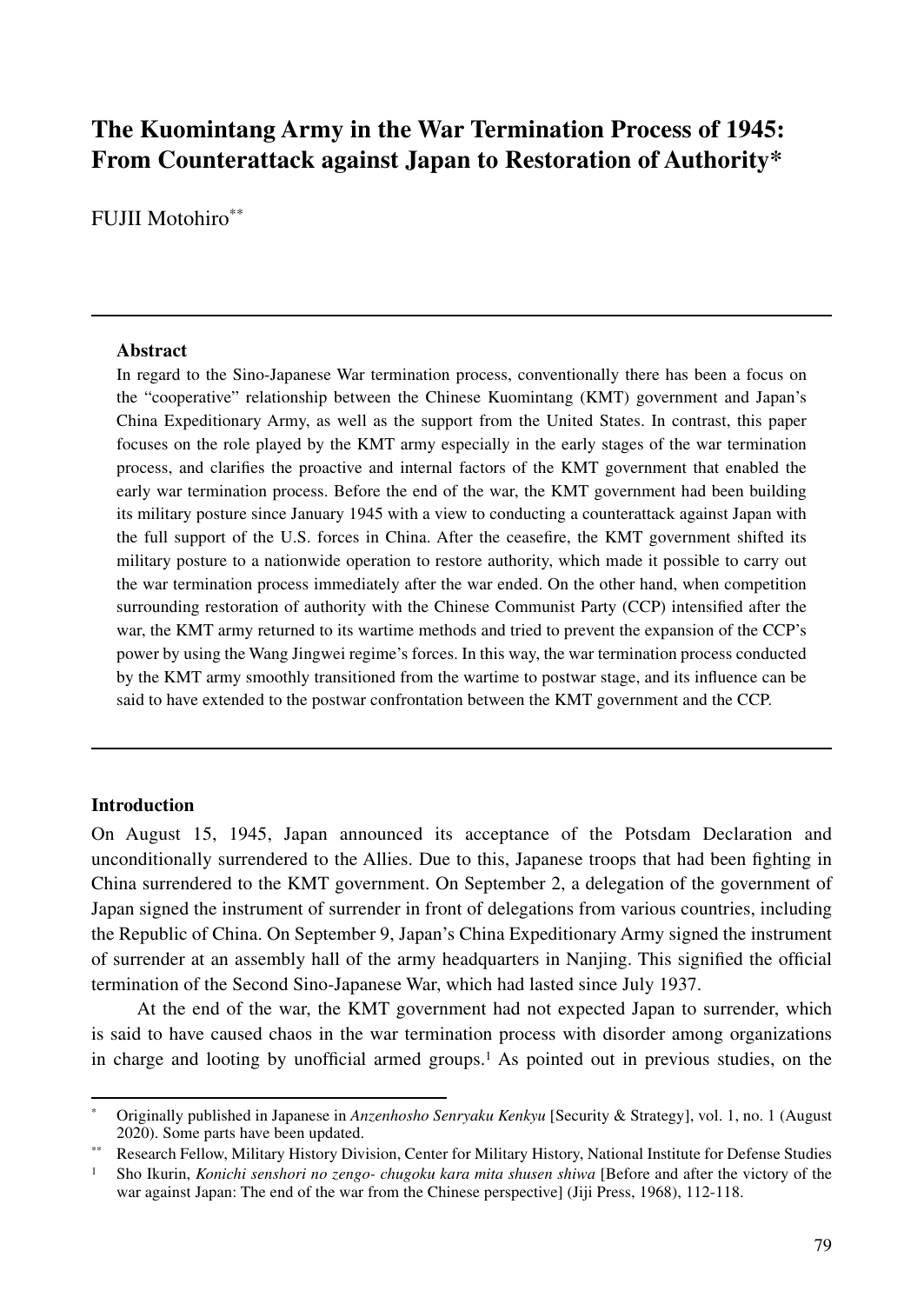other hand, it is also true that the KMT government succeeded at least in the initial operations to restore authority in mainland China (excluding Manchuria) early in the war termination process.2 If the KMT government lacked sufficient preparation and had internal disorder, why was it able to control the situation smoothly to some extent at the initial postwar stage?

Regarding this issue, previous studies have long emphasized the influence of the factors of the "cooperative" relationship between the KMT government and Japan's China Expeditionary Army as well as the support from the United States. Both of these factors stem from the political situation in postwar China. In terms of Japan-China relations, while the KMT government hastened the war termination process to prevent the CCP growing power, $\frac{3}{3}$  Japan's China Expeditionary Army deliberately took a cooperative stance with the KMT government in order to support the national unification promoted by Jiang Jieshi (Chinag Kai-shek).4 The United States also supported the war termination process in response to domestic public opinion calling for swift demobilization and from the perspective of supporting the KMT government's unification of all of China including Manchuria.5

However, while such "cooperation" with the Japanese side and support from the United States may explain the external factors that actively promoted the restoration of authority, they do not answer subjective and internal questions on how the KMT government succeeded in centrally controlling and promoting the operations to restore authority. Therefore, this paper focuses on the role played by the KMT army, which led the early war termination process. In the first place, for the KMT government, the series of operations in the war termination process from the ceasefire to the restoration of authority in the areas controlled by the Japanese side had the aspect of a military operation to send a large number of occupation troops from its base in the deep southwest of China to the whole country. For this reason, the role performed by the KMT army in the early war termination process is considered to have been extremely significant. This paper seeks to clarify the internal factors that made it possible for the KMT government to handle the early stage of the war termination process by analyzing the actions of the KMT army and the posture that supported it.

Previous studies on the KMT army in the latter half of the Sino-Japanese War has focus

<sup>2</sup> Lin Tongfa, *Cong jieshou dao lunxian – zhanhou pingjin diqu jieshou gongzuo zhi jiantao* [From Expropriation to Fall - A Review of Postwar Expropriation Work in Pingjin Area], (Taipei: *Dongda Tushu Gongsi* [The Grand East Book Company], 1997), pp. 79-80 and Momma Rira, "Riyo sareta haisha: nihongun buso kaijo o meguru kokkyo ryoto no kakehiki" [Utilizing the defeated: Tactics of the KMT and CCP over disarmament of the Japanese army], in *Nichu senso no gunjiteki tenkai* [Military situations of the Sino-Japanese War] (Keio University Press, 2006).<br><sup>3</sup> For more information on the relationship between the two parties before and after the end of the war, see Oh

Cho Ko, "Sengo chugoku wo meguru katto- konichi senso shori zengo ni okeru kokkyo ryoto oyobi nihongun no kakuchiku [The conflict over postwar China: The competition of the KMT and the CCP as well as the Japanese army before and after the victory in the war against Japan] in *Nichu senso no gunjiteki tenkai* [Military situations of the Sino-Japanese War], (Keio University Press, 2006).

<sup>4</sup> For more information on "cooperation" between Japan and China, see Momma, "Riyo sareta haisha," and Kato Kiyofumi, "Kokkyo naisenka no sengo nicchu teikei [Postwar Japan-China alliance during the Chinese Civil War]" in *Nichu shusen to sengo ajia no tenbo* [The end of the war between Japan and China and postwar

prospects of Asia], eds. Hatano Sumio et al. (Keio University Press, 2017).<br>5 Kato Yoko, "Haisha no kikan- chugoku kara no fukuin hikiage mondai no tenkai" [The return of the defeated: The development of the issue of demobilization and repatriation from China], *Kokusai Seiji* [International politics], no. 109 (May 1995).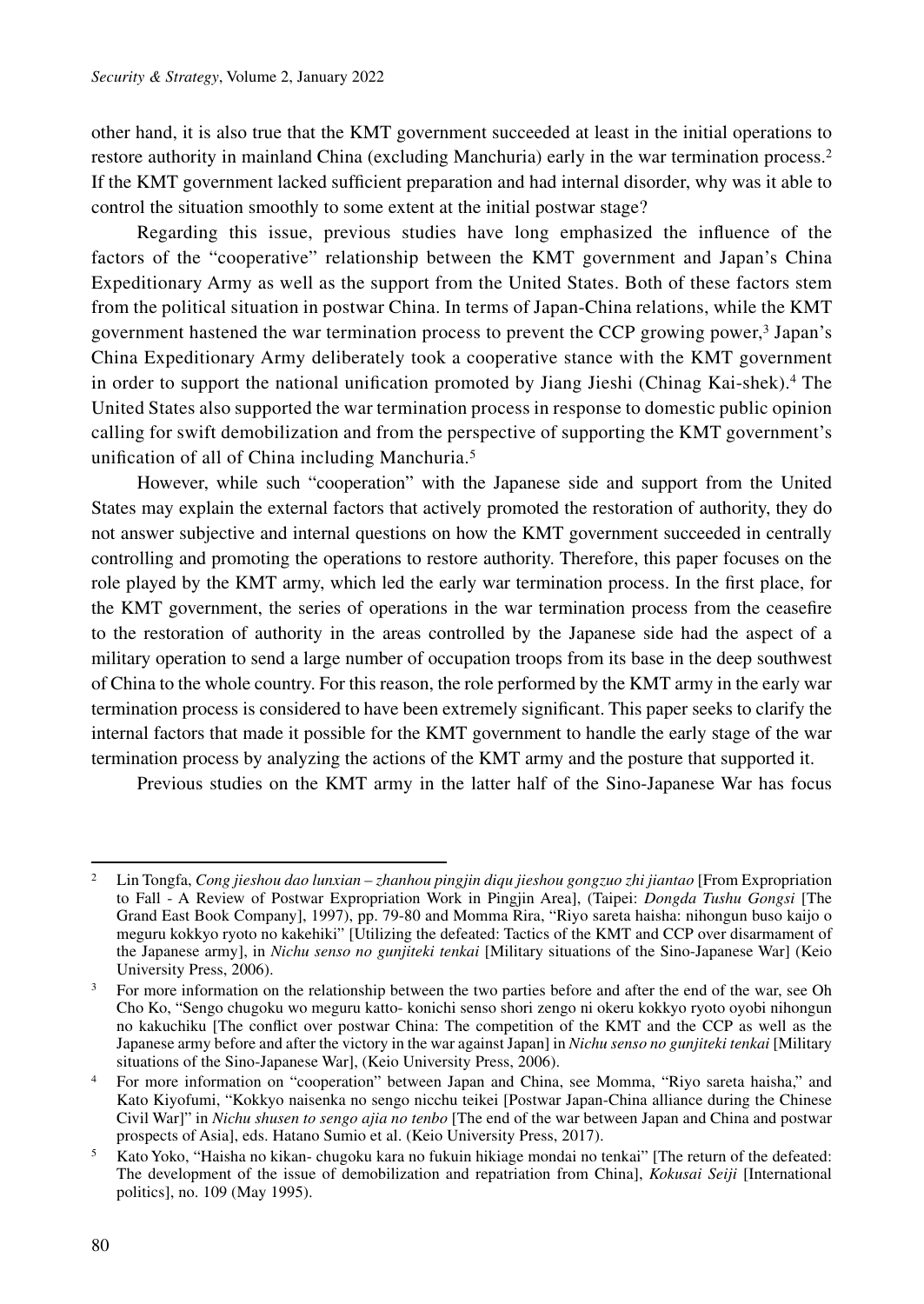to the counterattack plan against Japan and U.S.-China relations.<sup>6</sup> However, although these studies evaluate the role of the KMT army from the perspective of operations against Japan and wartime diplomacy, they do not extend to discuss the relationship with the postwar situation, such as restoration of authority and civil war. By contrast, this paper emphasizes the historical continuity before and after the ceasefire, and analyzes the impact of the actions of the KMT army, which shifted from war against Japan to restoration of authority on the chaotic postwar situation, including the confrontation with the CCP. Through the above, this paper aims to clarify the posture and actions of the KMT army before and after the end of the war, which led to the swift war termination process, as well as revealing its influence on the chaotic postwar situation.

## **1. Military Posture Before the End of the War**

In order to analyze the KMT army's efforts for the war termination, it is first necessary to understand its military posture before end of the war. In 1945, the KMT army was in the process of recovering from the damage inflicted by Japan's Operation Ichi-Go the previous year. This process also had a major impact on the war termination process by the KMT army.

The impact of Operation Ichi-Go was far-reaching, from the frontline areas of Hunan and Guangxi to the inner circle of the KMT government. The fall of strategic points such as Guilin, Liuzhou, and Changsha not only undermined the prestige of the KMT army, which had been undergoing reorganization since 1943, but also diminished China's strategic value as a bombing base against Japan. In particular, distrust between the United States and China reached its peak. In October 1944, U.S. military advisor General Joseph W. Stilwell was removed from his post at the request of Jiang Jieshi.7

At the same time, Stilwell's dismissal also marked a turning point for the United States to redefine the rall of military support for China. Stilwell's successor, General Albert C. Wedemeyer, sought to support the KMT government's continuation of the war against Japan by expanding military support and building a system for close cooperation with the KMT army, including by improving relations with Jiang Jieshi. When Wedemeyer assumed his post in November 1944, the war situation on the Chinese front had extremely deteriorated due to the Japanese invasion into Guizhou Province, located directly south of Chongqing. The U.S. side took the situation very seriously and prepared for the worst-case scenario of the fall of Chongqing, including the relocation of the capital from Chongqing to Kunming City in Yunnan Province and the evacuation of U.S. citizens.8 Although the Japanese Army soon withdrew from Guizhou, Wedemeyer and his command in China took the opportunity to rebuild their strategic posture centered on Kunming.

Wedemeyer's plan to rebuild the KMT army came to fruition in January 1945 as the ALPHA

<sup>6</sup> Qi Xisheng, *Jian ba nu zhang de mengyou taipin yang zhanzheng qijian de zhongmei junshi hezuo guanxi (1941-1945)* [Allies at Odds: U.S.-China Military Cooperation during the Pacific War (1941-1945)], (Taipei: Zhongyang yanjiuyuan [Academia Sinica], 2011); Su Shengxiong, Kangzhan moqi guojun de fangong (1945) [The Counter-Offensive of the KMT Army at the End of the War (1945)], *Guoshiguan guankan* [The Journal of Academia Historica], vol.51, 2017; Michael Schaller, *The U.S. Crusade in China, 1938-1945* (New York: Columbia University Press, 1979).

<sup>7</sup> Kato Koichi, "The 'Stilwell Incident' and the Chongqing National Government" in *History of the Chongqing National Government,* ed. Ishijima Noriyuki and Kubo Toru (University of Tokyo Press, 2004) p. 156.

<sup>8</sup> Acheson to the Secretary of State, December 5, 1944, U.S. Department of State, *Foreign Relations of the United States, 1944, China, vol. 6* (Washington, D.C.: U.S. Government Printing Office, 1967), pp. 199-200.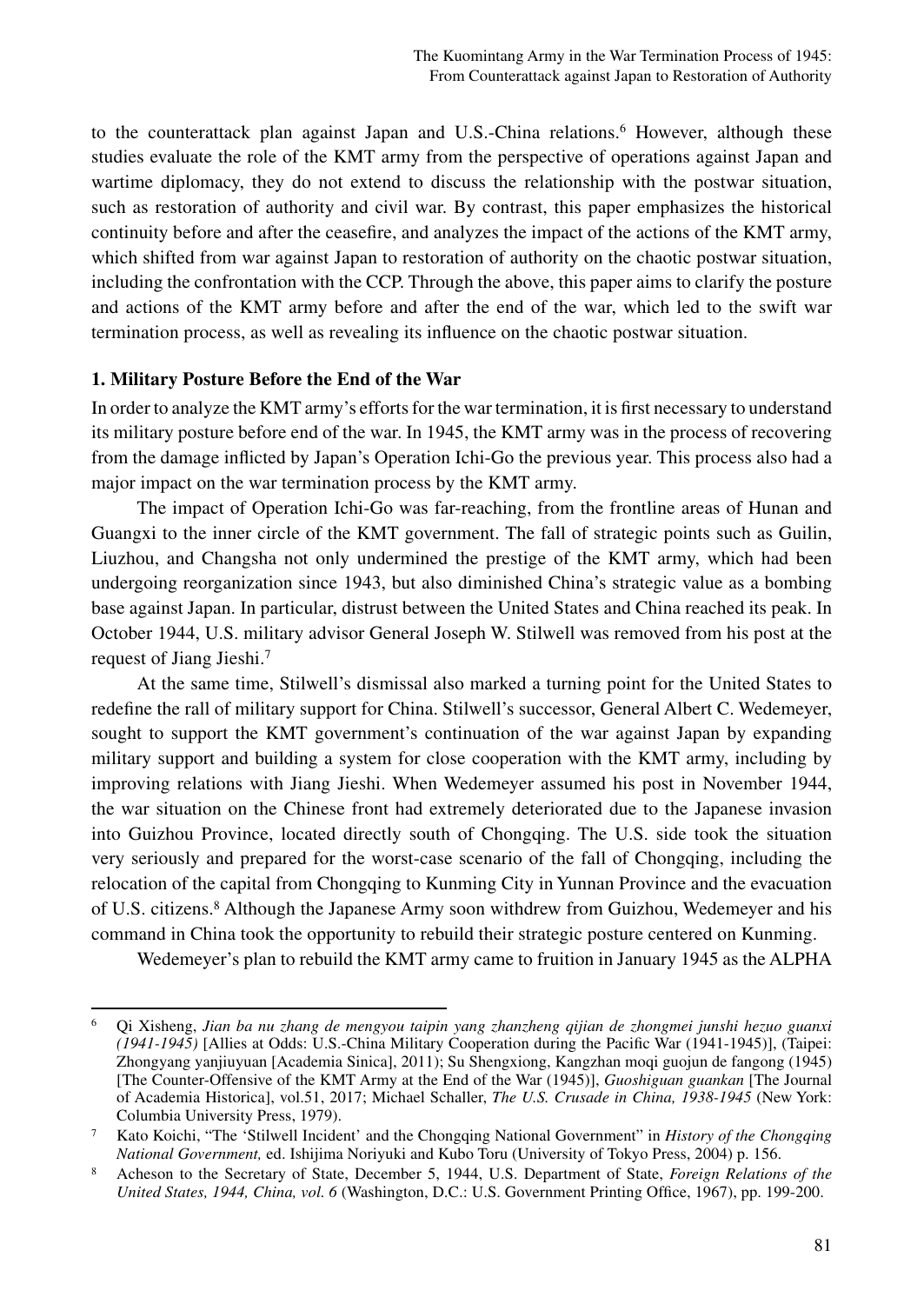plan.9 The gist of the ALPHA plan was to use Kunming as a base and equip the 36 KMT army divisions with U.S. weapons and training, and then launch a counterattack against the Japanese army after they had built up their strength by the summer of the same year. The KMT government accepted Wedemeyer's proposal, dismantled six divisions and allocated them to the plan, and later promoted the modernization of 39 divisions including the troops stationed in India that had participated in the Burma campaign.10

The organization on the Chinese side that carried out and operated the ALPHA plan was the Chinese Combat Command (CCC) headquarters. The CCC was officially established in Kunming on December 25, 1944, with Chief of the General Staff, Military Affairs Commission He Yingqin as its commander. According to the operation guidelines, the CCC's duties were to block the advance of the enemy from central and south China into Kunming and Chongqing. And it took command all troops south of the Yangtze River, except for reserve units directly under the Military Affairs Commission and troops under the III, VI, VII, and IX War Zone.11 As of its establishment on December 25, the military forces under the CCC's direct control totaled 86 divisions in seven groups, or 25.9% of the nation's total military force.

The Third Area Army and Fourth Area Army, the main force units of ALPHA plan, were given priority in deployment of U.S. military support.12 For example, the two divisions under the command of the 18th Army (belonging to the Fourth Area Army, organized into three divisions) had 80% of its equipment replaced as of April 1945.<sup>13</sup> Furthermore, the CCC's Logistics Command was established on February 1, and the CCC's logistical support posture was strengthened in cooperation with the U.S. Army's logistical section Services of Supply  $(SOS)$ .<sup>14</sup> By building a system of close cooperation with the U.S. Army, the CCC became a military organization that led the U.S.-China joint effort from logistical support to combat with ground forces on the front lines.

While the army was being reorganized at Kunming as its base to prepare for a counterattack against Japan, the military posture north of the Yangtze River was also being revamped. The main defensive front area, such as Hunan and Henan provinces, had been in a precarious situation before

<sup>9</sup> Su Shengxiong, *Kangzhan moqi guojun de fangong* (1945) [The Counter-Offensive of the KMT Army at the End of the War (1945)], p. 107.

<sup>10</sup> Ibid., pp. 107-109.

<sup>11</sup> The Second Historical Archives of China ed., *Junlingbu ni zhongguo lujun zuozhan jihua dagang (1945 nian 2 yue 12 ri)* [The Board of Military Operation Preparing an Outline of the Chinese Army's Battle Plan (February 12, 1945)], *Kangri zhanzheng zhengmian zhanchang (shang)* [The Frontal Battlefield of China's Anti-Japanese War vol.1], (Nanjing: *Fenghuang Chubanshe* [Phoenix Publishing House], 2005), pp. 167-170.

<sup>12</sup> Su Shengxiong, *Kangzhan moqi guojun de fangong* (1945) [The Counter-Offensive of the National Army at the End of the War (1945)], p. 106.

<sup>13</sup> *Meijun zongbu tiaozhi "Aerfa jun bofa junxie qingkuangbiao (1945 nian 4 yue 15 ri)*" [Table of Allocation Status of Military Ordnance (April 15, 1945) by U.S. Army Headquarters], *Chen Cheng fuzongtong wenwu "Kangzhan moqi meiyuan kangzhan junshi sunshi ji jieshou riben peichang ziliao"* [Vice President Chen Cheng Collections: "Information on the Military Losses of U.S. Rescue Forces in the War and the Compensation Received from Japan at the End of the War"], Guoshiguan [Academia Historica] (Taiwan), Archives No. 008- 010701-00015-002.

However, according to Su Shengxiong, the amount of equipment transported by the U.S. forces and the rate of equipment conversion for the entire ALPHA plan seems to have been limited. (Su Shengxiong, *Kangzhan moqi guojun de fangong* (1945) [The Counter-Offensive of the National Army at the End of the War (1945)], p. 111)

<sup>14</sup> Charles F. Romanus and Riley Sunderland, *Time Runs Out in CBI* (Washington, D.C.: Department of Army, 1959), p. 345.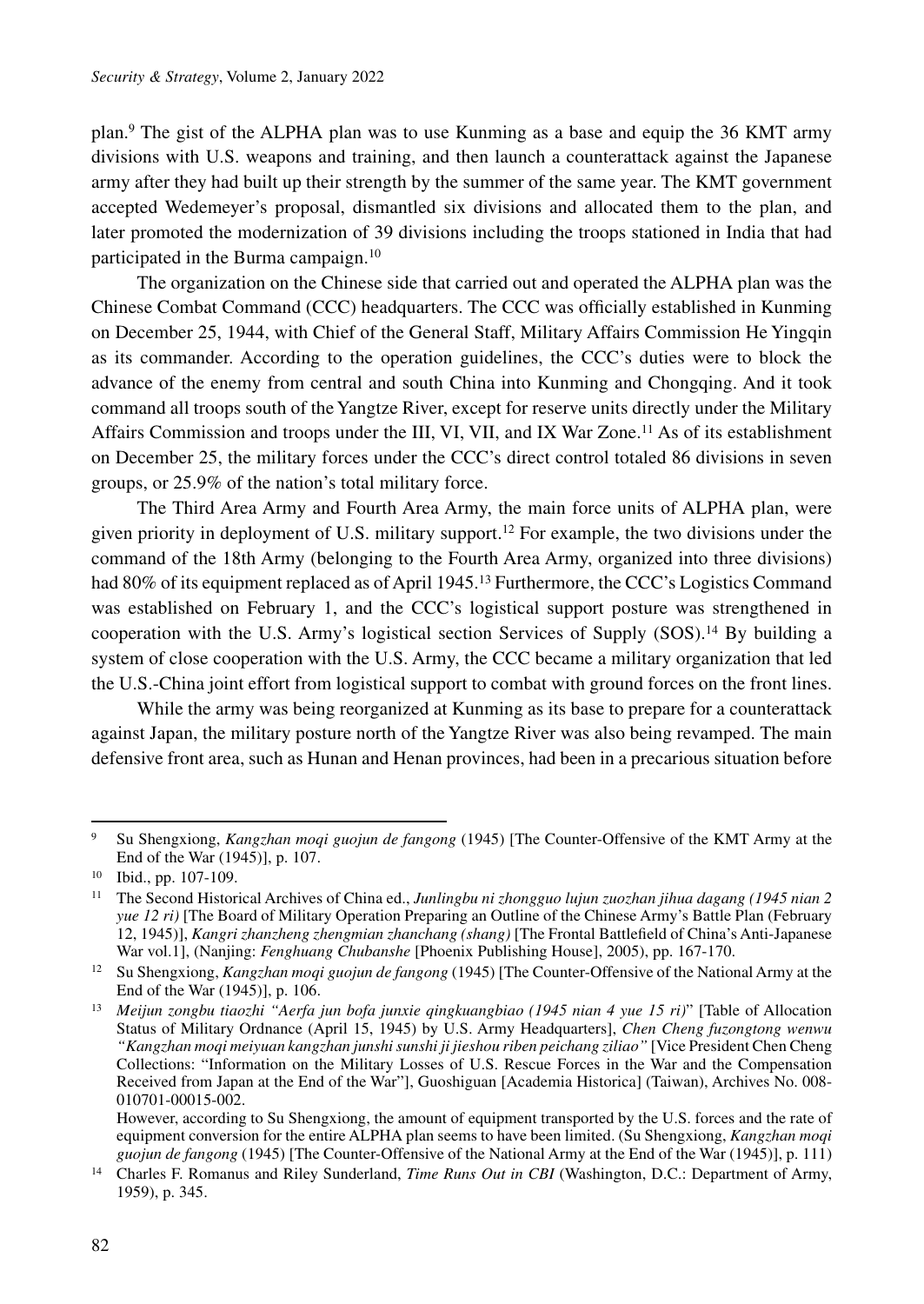Operation Ichi-Go due to slackened military control and the infiltration of the CCP.15

For this reason, the defense posture was strengthened by reorganizing the command structure and units and by enforcing discipline.16 In the west of the Beiping-Hankow railway, which was the main line of defense in North China, the KMT government settled two defense areas. The I War Zone had jurisdiction over part of Shaanxi Province and Henan Province, and the V War Zone had jurisdiction over northern Hubei Province, southern Henan Province, and southern Shaanxi Province.17 Furthermore, although the Hanzhong field headquarters (commanded by General Li Zongren) existed as a senior command, in reality the I War Zone was given a higher strategic position. I War Zone had its headquarters in Xi'an and was commanded by General Hu Zongnan, who was highly trusted by Jiang Jieshi. At that time, Xi'an was also the center of military construction in the north of the Yangtze River, including the training base rff U.S. military advisors.<sup>18</sup>

In this way, the KMT army, which had suffered a blow in Operation Ichi-Go, was preparing its strategic posture from the beginning of 1945, focusing on the consolidation of its military structure and the modernization and enhancement of its military strength.

## **2. The KMT Army's Preparations for the Counterattack against Japan, and the Response to the Wang Regime and the CCP**

From the beginning of 1945, Jiang Jieshi began to conceive of a counterattack against Japan in mainland China, and considered the specific details with the General Staff and U.S. forces in China, including Wedemeyer. In the end, this idea converged into two operational plans: RASHNESS and CARBONADO.19

The two plans were to be carried out in August by the ALPHA force under the command of the CCC and the U.S. military headquarters in China. First, RASHNESS was to break through the Japanese Army's defense line from the southern bank of the Yangtze River to Hankow and advance toward Jiangxi Province, aiming to strike a blow at the strategic posture of the Japanese Army in central China. It also aimed to advance to French Indochina as a sub operation to eliminate the Japanese military threat to South China.20

Next, the plan for CARBONADO was to capture South China. Specifically, it aimed to seize the coastal areas of Guangdong and Guangxi, and open the way for U.S. forces to land

<sup>15</sup> Su Shengxiong and others ed. *Chen Cheng riji* [The Diary of Chen Cheng], June 16, 1944, (Taibei: Guoshiguan [Academia Historica], 2015), p. 580. (Hereinafter, the notation will be unified by the date and page number of the *Chen Cheng riji* [The Diary of Chen Cheng])

<sup>16</sup> *Chen Cheng riji* [The Diary of Chen Cheng], June 16, 18, and 30; July 7, 1944, pp. 462-465.

<sup>17</sup> *Kangri zhanshi Yuxi ebei huizhan* [The Battle of West Henan–North Hubei], (Taipei: Ministry of National Defense, Historical and Political Editing and Translation Bureau, 1981), pp. 6-7.

<sup>18</sup> Cai Shengqi and Chen Shiju eds. *Hu Zongnan riji* [Hu Zongnan Diary], January 28, 1945, (Taibei: Guoshiguan [Academia Historica], 2015), p. 431. (Hereinafter, the notation will be unified by the date and page number of the *Hu Zongnan riji* [Hu Zongnan's Diaries]) 19 Su Shengxiong, *Kangzhan moqi guojun de fangong* (1945) [The Counter-Offensive of the National Army at the

End of the War (1945)], p. 114 and Romanus and Sunderland, *Time Runs Out in CBI,* p. 355.

<sup>20</sup> *Bingren zuozhan jihua* [Plan Rashness], *Chen Cheng fuzongtong wenwu "Junzheng buzhang rennei bingren baita zuozhan jihua"* [Vice President Chen Cheng Collections "Planning the Rashness and the Beta during the term in the office of the Chief of the Miliritary Administration Depatment"], Guoshiguan [Academia Historica] (Taiwan), Archives No. 008-010701-00031-001.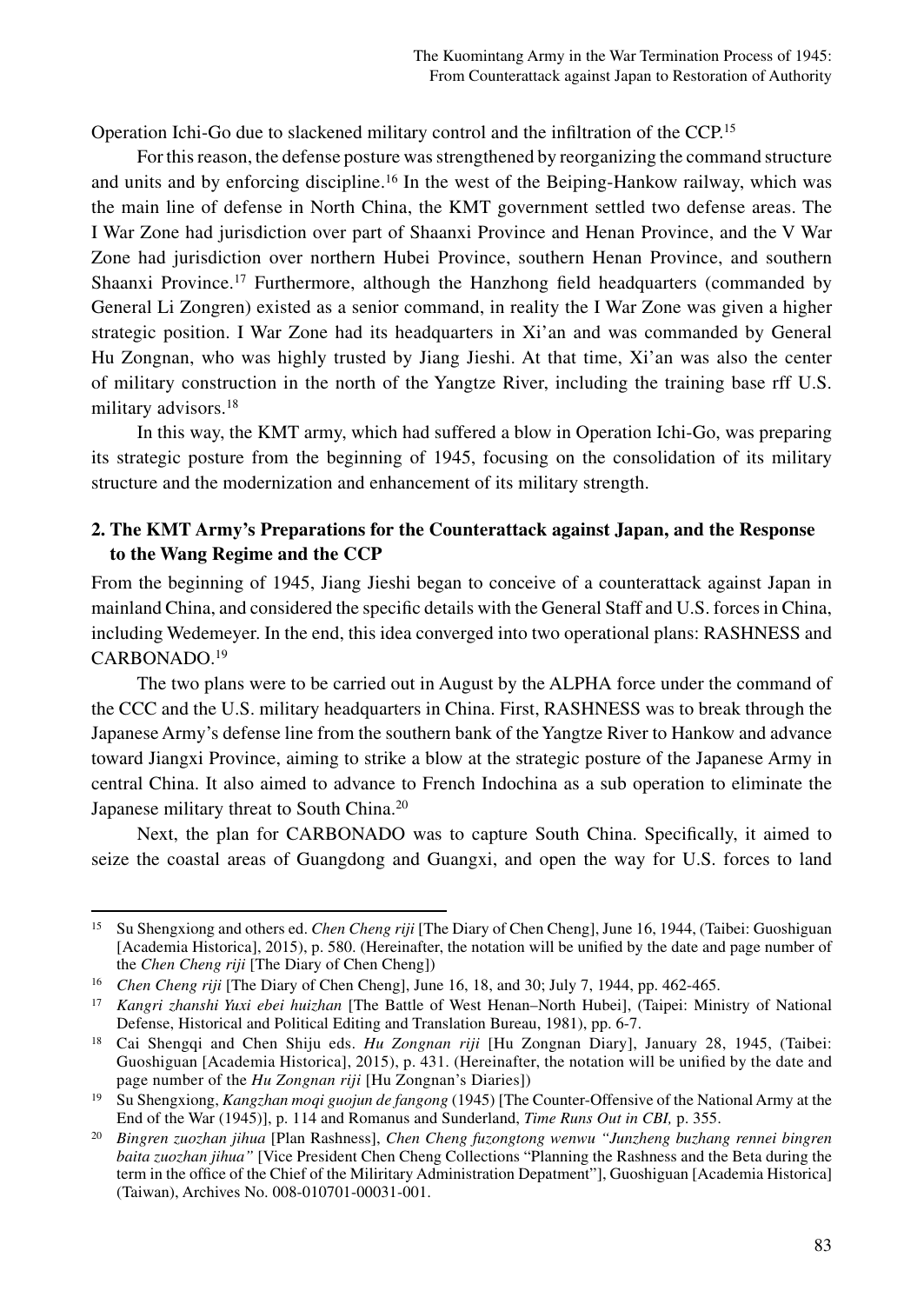in Guangdong by cutting off contact with French Indochina.<sup>21</sup> It can be said that the strategic significance of this plan was to open the way for a full-scale counterattack against Japan in mainland China in conjunction with the U.S. forces landing in Guangdong Province.

The KMT army's plan for the counterattack against Japan called for a system of close cooperation between the CCC and the U.S. military headquarters in China, exerting all efforts of the military strength developed by ALPHA plan. Therefore, the preparations for the counterattack formed a core of the KMT government's military posture at the end of the war. In his diary entry on January 13, Jiang Jieshi cheerfully wrote that decisions had been made for the southeast command structure, the coordination bill for the I War Zone, and the reintegration plan for the 36 divisions, and that all problems had been resolved.<sup>22</sup> The "southeast command structure" referred to by Jiang indicated the CCC, and the "reorganization of 36 divisions" indicated the ALPHA plan. As symbolized by this, all preparations for the counterattack against Japan were inextricably linked to the military posture of the KMT army in 1945.

While preparations were underway for the counterattack centered on the CCC and the U.S. military headquarters in China, the military posture was also linked to the KMT army's actions for the Wang Jingwei regime and the CCP. At the end of the war, the Wang regime's forces numbered approximately  $628,000$ , and that could not be ignored in the counterattack operations.<sup>23</sup> In early 1945, at the same time that Jiang Jieshi ordered the General Staff to plan an full-scale counterattack, he also ordered Zhang Zhizhong, the head of the Political Department in charge of political maneuvering, to work with the Military Affairs Commission's Bureau of Investigation and Statistics (BIS) to formulate and execute a plan for "counter maneuvering" to make the "fake army" (referring to the Wang regime's forces) changed sides in North China.24 The BIS was a special agency that mainly dealt with military intelligence, and conducted various intelligence maneuvers and guerrilla operations.

"Counter maneuvering" against the Wang regime's forces was also pursued in South China. For example, the BIS succeeded in contacting the Guangzhou city security commander, Gui Zhangzan, and making him change sides.<sup>25</sup> In February 1945, the KMT government was planning to have an

<sup>21</sup> *Junshi weiyuanhui weiyuanzhang shicongshi diyichu han Chen Cheng wei jian tong baita jihua* [The First Section of the Secretariat Office of the Military Affairs Commission Wrote to Chen Cheng for the Inspection of Plan Beta], *Chen Cheng fuzongtong wenwu "Junzheng buzhang rennei bingren baita zuozhan jihua"* [Vice President Chen Cheng Collections "Planning the Rashness and the Beta during the term in the office of the Chief of the Miliritary Administration Depatment"], Guoshiguan [Academia Historica] (Taiwan), Archives No. 008-010701-00031-002.

<sup>22</sup> *Jiang Jieshi riji* [The Diaries of Jiang Jieshi], January 13, 1945.

<sup>&</sup>lt;sup>23</sup> Calculated based on a report on the status of restoration of authority by the Wang Jingwei regime's forces prepared by the Military Administration Department of the Military Affairs Commission after the end of the war. (*Weijun bianqian zhuangkuang yilanbiao (1945 nian 12 yue 31 ri)* [Collaborationist Chinese Army Dispatch List (December 31, 1945)], *Chen Cheng fuzongtong wenwu "Chen Cheng ren junzheng buzhang ji canmou zongzhang rennei zhengjun ziliao (er)* [Vice President Chen Cheng Collections "Information on the Military Rectification during the term in the office of the chief of the Military Administration Department and Chief of Staff (2)"], *Guoshiguan* [Academia Historica] (Taiwan), Archives No. 008-010704-00018-006).

<sup>24</sup> Handwritten note from Jiang Jieshi to Zhang Zhizhong (Jimi jia di *5456* [Confidential Level A, no. 5456]), January 10, 1945, *Jiang Zhongzheng zongtong wenwu "Geming wenxian – kangzhan fanglue: dihou zuozhan"* [President Jiang Zhengzhong Collections "Revolutionary Literature: Strategies for Resisting War - Operations behind Enemy Lines"], Guoshiguan [Academia Historica] (Taiwan), Archives No. 002-020300-00005-111.

<sup>25</sup> Liu Ximing, *Weijun – qiangquan jingzhu xia de zuzi (1937-1949)* [Collaborationist Chinese Army - Pawns in the Race for Power (1937-1949)], (Taipei: *Daoxiang Chubanshe* [Daoxiang Publishing], 2002), p. 370.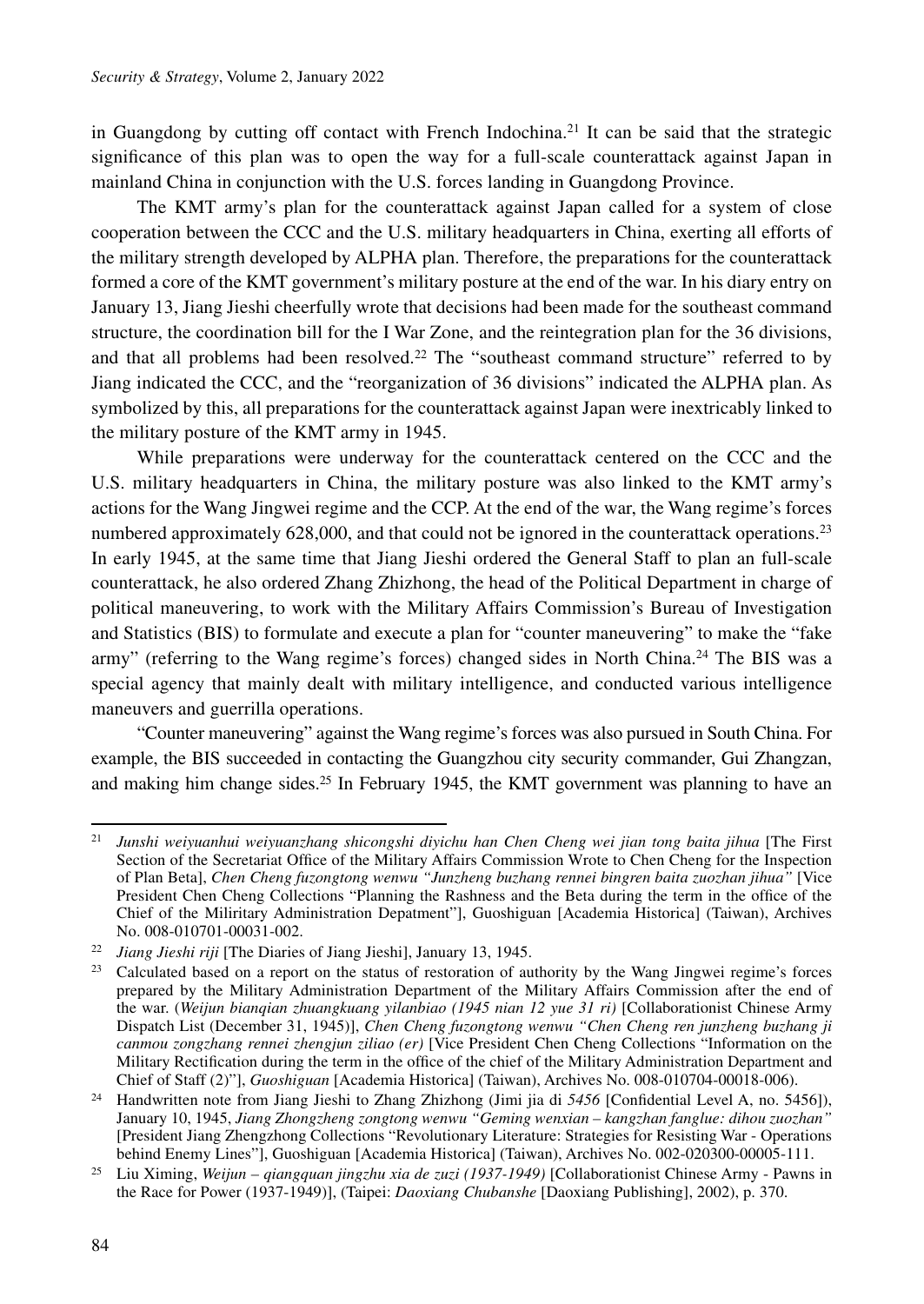insurrection launched in conjunction with the landing of U.S. troops east of the Kowloon Peninsula.26

On the other hand, the KMT army clearly tried to prevent the CCP's expansion from early 1945. The military leaderships such as Jiang Jieshi and Xu Yongchang, developed the plans for offensive operations against the CCP in various regions such as Jiangsu, Jiangxi, and northern Shaanxi.27 In particular, there was intense consciousness of the CCP's presence in Shaanxi Province. The I War Zone Command had been paying attention to the expansion of the CCP's power in northern Shaanxi since its establishment in January 1945.28 When Commander-in-Chief Hu Zongnan visited the Hanzhong field headquarters at the end of January, he discussed with the staffs of the field headquarters about the CCP's threat. According to Hu, to deter the CCP, they concluded that the KMT army must maintain control over the Xiangfan Estuary, Jingziguan, Shangnan, and Tongguan as the lifelines.<sup>29</sup> Furthermore, the expansion of influence by the CCP forces were reported not only from north of the Yangtze River but also from Guangdong Province.<sup>30</sup> As pointed out in previous studies, the KMT government was forced to shift its strategic focus to the suppression of the CCP as the defeat of Japan was becoming a matter of time.<sup>31</sup>

Additionally, information about Japan approaching to the CCP increased the concern of the KMT government. The Koiso Kuniaki Cabinet of Japan was seeking the peace settlement via the Soviet Union as Japan's defeat was becoming more and more likely. Therefore, Foreign Minister Shigemitsu Mamoru and others were considering options such as approaching the CCP with tolerating communism.<sup>32</sup>

Although the KMT government was not fully aware of these moves by the Japanese government, it sensed the subtle changes in the relationship between the CCP and the Japanese military or the Wang regime's forces. The KMT Central Committee had received a report that Japan's North China Area Army had suspended its operations against the CCP since February 1945, and that the General Staff of the First Army Command was exchanging information with the CCP. According to the same report, the CCP was approaching the Wang regime's forces in Jiangsu Province and elsewhere.<sup>33</sup> Recognition of the threat of collusion between the Japanese military or

<sup>26</sup> *Guanyu guangzhou shi guanxia fanwei an* [The Documents concerning on Jurisdiction of Guangzhou City], *Tezhong dang'an* [Special Archives], Guomindang Dangshihui [Party Historical Commission of the Guomindang], Archive No. Special 30/357.7.

<sup>&</sup>lt;sup>27</sup> Wang, "Sengo chugoku wo meguru katto," p. 352. There are also other indications that Jiang Jieshi and others were considering an operation against the CCP. Examples include a telegram from Xu Yongchang to Jiang Jieshi (February 6, 1945). *Jiang Zhongzheng zongtong wenwu Yiban ziliao - minguo 34 nian (1)* [General Material - 34th year of the Republic of China Part 1], Guoshiguan [Academia Historica] (Taiwan), Archives No. 002-080200-00301-027.

<sup>28</sup> *Hu Zongnan riji* [Hu Zongnan's Diaries], January 30, 1945, p. 431.

<sup>29</sup> *Hu Zongnan riji* [Hu Zongnan's Diaries], January 28, 1945, p. 431.

<sup>30</sup> *Baogao gongdang huodong qingxing* [Report on Communist Activities], *Tezhong dang'an* [Special Archives], Guomindang Dangshihui [Party Historical Commission of the Guomindang], Archives No. Special 30/515.

<sup>31</sup> Wang, "Sengo chugoku wo meguru katto," pp. 355-356.

<sup>32</sup> Hatano Sumio, "Senso makki no nicchu senso to nisso kankei" [The Sino-Japanese War and Japan-Soviet relations at the end of the war] and Tobe Ryoichi, "Taiheiyo senso makki ni okeru nihon no taichu heiwa kosaku" [Japan's peacemaking efforts toward China at the end of the Pacific War, in *Nicchu shusen to sengo ajia no tenbo* [The end of the war between Japan and China and postwar prospects of Asia], eds. Hatano Sumio et al. (Keio University Press, 2017).

<sup>33</sup> *Baogao gongdang huodong qingxing* [Report on the Status of the Communist Party's activities], *Tezhong dang'an* [Special Archives], *Guomindang Dangshihui* [Party Historical Commission of the Guomindang], Archive No. Special 30/515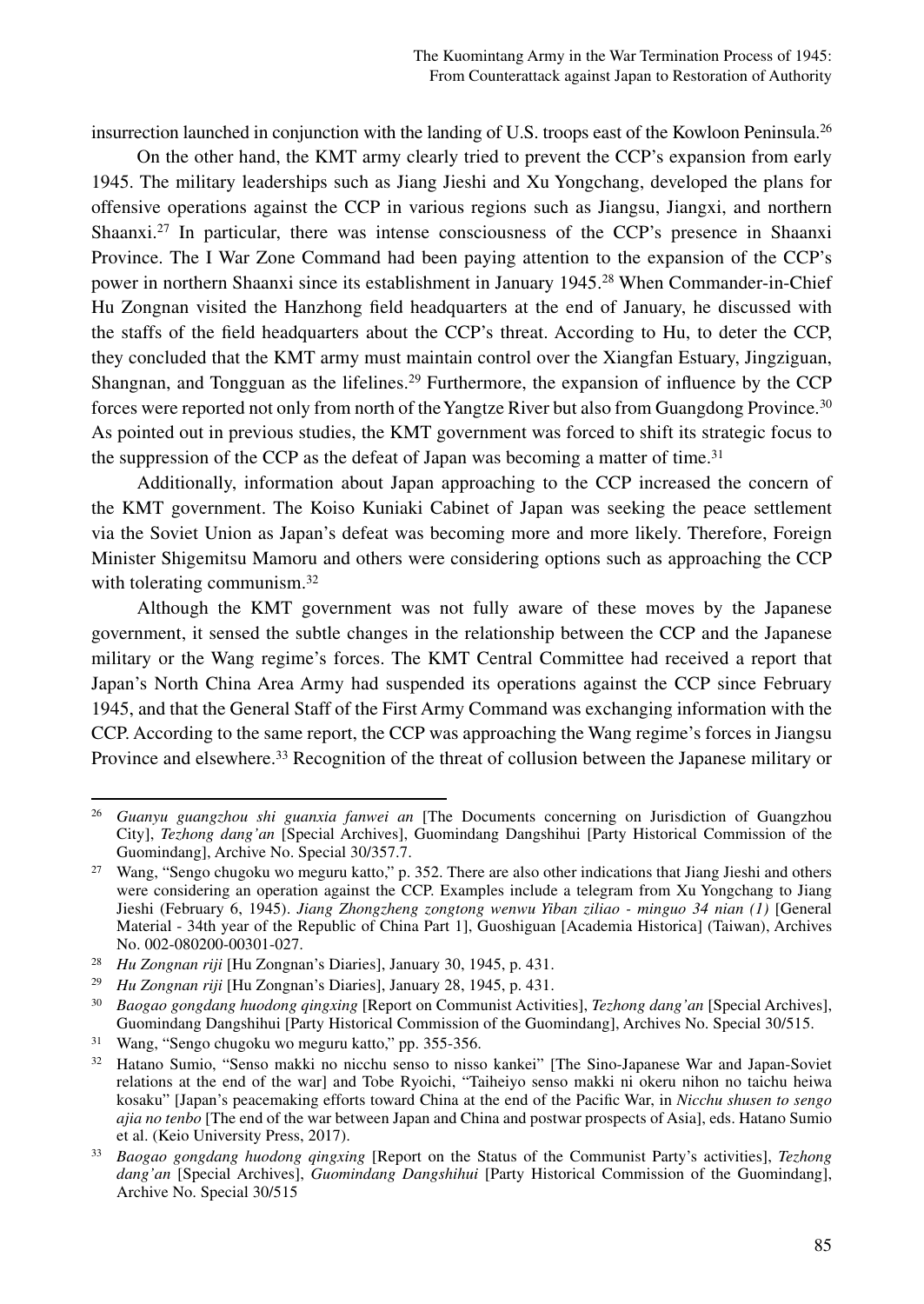Wang regime's forces and the CCP seems to have been a factor in the KMT government's urgency to restore public order after the war.

#### **3. Shift from a Counterattack to Restoration of Authority**

On August 10, when the Japanese government announced its acceptance of the Potsdam Declaration via shortwave radio, the KMT government began to take concrete action to end the war. As a result of discussions with the United States, the United Kingdom, the Soviet Union, and the other Allied nations, it was decided that the KMT government would take charge of disarmament in China (excluding Manchuria), Vietnam north of the 16th parallel north, and Taiwan and the Penghu Islands.

On the same day, Jiang Jieshi, who had discussed the war termination process at a military conference, issued an order to the Military Affairs Commission, the CCC, and the various headquarters regarding specific actions to be taken thereafter.<sup>34</sup> The main contents were as follows. The "Supreme Commander of the Enemy in China" (referring to General Okamura Yasuji, Commander-in-Chief of the China Expeditionary Army) was to issue a four-point order within two hours: (1) to suspend all military operations in their present form, (2) to prohibit destructive activities and disturbances of public order, (3) to follow the instructions of the CCC and the War Zone commands, and (4) to respond to these orders within 24 hours. In addition, the CCC and each War Zone commands were ordered to (1) deploy one army unit to monitor and disarm the Japanese forces, (2) advance to designated major cities with one army per direction, and (3) station units at designated bases in each direction to suppress the advance of "wicked people" (presumably referring to CCP forces).

What is noteworthy here is that the instructions to the CCC and the Hanzhong field headquarters were limited to saying that each of their Area Army (each War Zone) should monitor and disarm the enemy in the front, and follow any other orders regarding subsequent actions. Following this, in view of the fact that all operations to restore authority were to be centralized under the command of the CCC, the posture on authority restoration based on the August 10 order should be considered to have ultimately only been provisional.

Therefore, the KMT government leadership discussed about how to proceed the restoration of authority. There were two options. One was for the CCC to control the restoration of authority in all areas, and the other was to divide the areas into several districts and proceed with the restoration of authority in each of them.35 In the end, the two sides of the debate were unable to reach a consensus, and Jiang Jieshi decided that the CCC would take unified control of the authority restoration, with the commander of the CCC He Yingqin appointed to be in charge.<sup>36</sup>

Of the 12 items in the orders given to the CCC, the main duties were as follows.

(1) Commander-in-chief He Yingqin, as a special representative of Jiang Jieshi, the supreme commander of the China Theater, assumed full responsibility for the operations of the disarmament

<sup>34</sup> *Jiang Jieshi riji* [The Diaries of Jiang Jieshi], August 10, 1945; a telegram (signed no. 324, 1945) from the General Staff to the CCC and the commander of each War Zone.

<sup>35</sup> Xiao Huilin, *Xiao Yisu shangjiang yishi* [Anecdote of General Xiao Yisu], (Taibei: Shuxiang Wenhua [Shuxiang Wenhua], 2005), p. 153.

<sup>36</sup> Wang Zhenghua ed., *Shilue gaoben (62), 1945* [Jiang Jieshi's manuscripts (62)] August 18, 1945, (Taibei: Guoshiguan [Academia Historica], 2011, p. 221.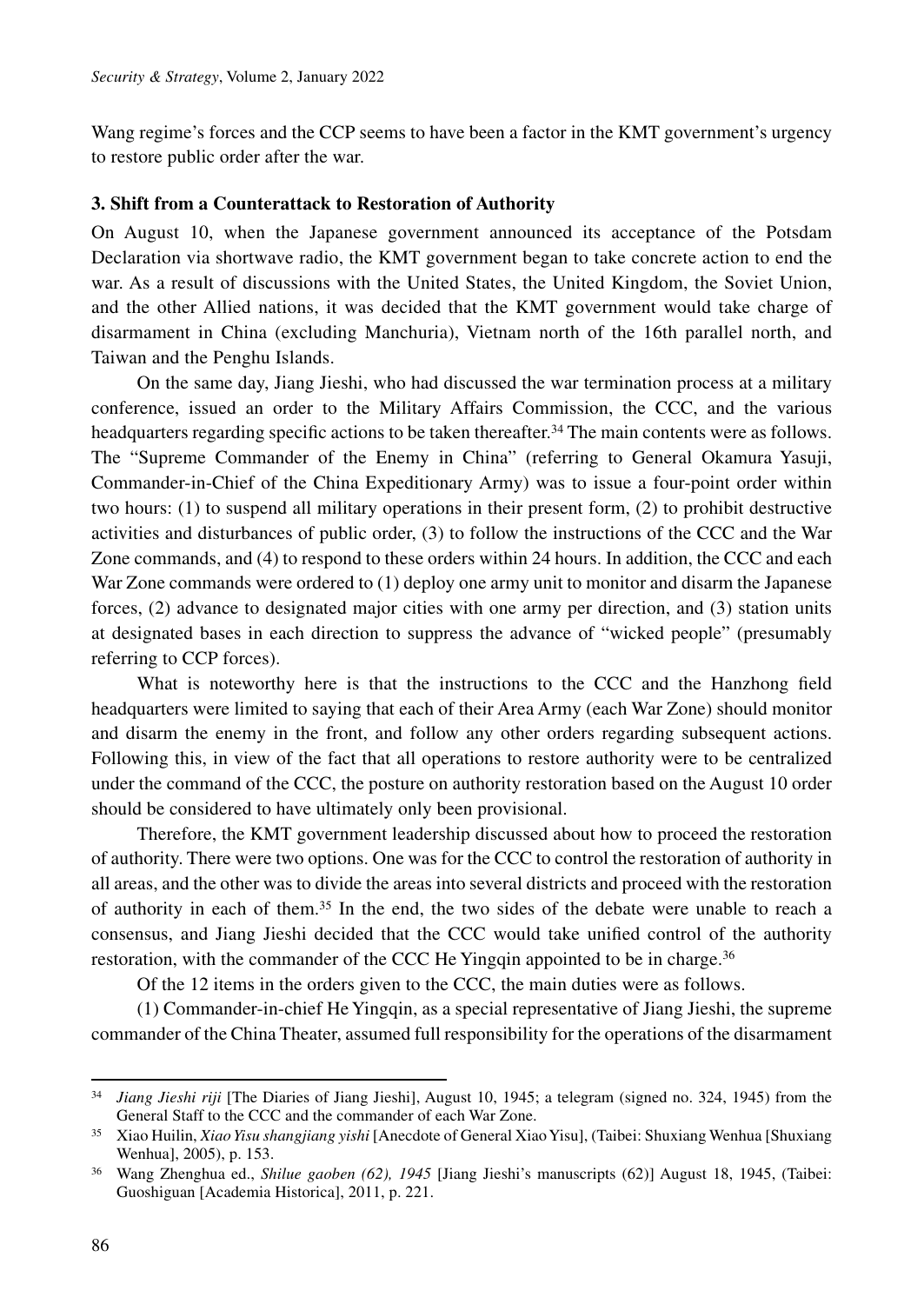of Japan. (2) The CCC instructed each War Zone and Area Army to take care of all operations to process disarmament of enemy forces by region and time period. (3) Issuance of all orders to the top commanders of enemy forces in the China Theater. (4) Close cooperation with U.S. military in the China Theater, and taking over the handling of enemy forces after their surrender. (5) Provision of relief to refugees in requisitioned areas and restoration of transportation, communications, etc. (6) Provision of instruction to each War Zone and Area Army to restore authority from the "fake army" by region and time period, and to reorganize and dissolve surrendered enemy forces or eliminate them if they did not follow orders.<sup>37</sup> In short, the CCC was granted full authority by Jiang Jieshi to cooperate with the U.S. military.

On the other hand, even after August 10, there was serious discussion within the KMT government leadership about the possibility that the Japanese would continue to fight. According to Xu Yongchang, Chief of the General Staff, Wedemeyer had told KMT army officials that if the Japanese did not agree to surrender by August 25, the U.S. military had decided to conduct landing operations at various bases in mainland China. Wedemeyer also suggested the possibility of using atomic bombs.38

Concerns about the continuation of the war were not eliminated even after Japan formally announced its acceptance of the Potsdam Declaration. At the same time, the KMT government received reports that the Soviet Army that had invaded Manchuria were continuing advance south.<sup>39</sup> In addition, even though the Japanese government had surrendered, it was unclear what moves Japan's China Expeditionary Army would make, and the KMT government was waiting to see what would happen with a strong sense of distrust. One of the intelligence officers dispatched to North China to liaise with the Wang regime's forces warned that some of the Japanese military did not accept the surrender and were considering resistance.40 The decision to centralize the operations to restore authority under the CCC was made in the midst of this tension over the end of the war.

The CCC and its army began to restore authority while maintaining its posture at the end of the war to prepare for a counterattack. After receiving orders from Jiang Jieshi on August 18, the CCC hurriedly decided on the military deployment. It first contacted Japan's China Expeditionary Army to stop fighting. On August 21, the KMT government summoned a delegation of Imai Takeo, Vice-Chief of the General Staff of the China Expeditionary Army, and four others under him to Zhijiang. It read out the first proclamation issued by the Supreme Commander of the China Theater (referring to Jiang Jieshi) to the Japanese military personnel in China, informing them of the surrender procedures and requisition. At this time, the Chinese delegation was composed of General Xiao Yisu, Chief of Staff of the CCC, General Leng Xin, Deputy Chief of Staff of the CCC, and General Haydon Boatner, Chief of Staff of the U.S. Army command in China. Most of the high-ranking generals who attended the ceremony were also commanders supported by the

<sup>37</sup> Ibid. 38 *Xu Yongchang riji* [The diary of general Xu Yongchang], August 12, 1945.

<sup>39</sup> *Xu Yongchang riji* [The diary of general Xu Yongchang], August 10, 13, 16, 1945.

<sup>40</sup> Telegram from Li Dongyuan to the central party department (September 6, 1945). *Tezhong dang'an* [Special Archives], Guomindang Dangshihui [Party Historical Commission of the Guomindang] Archive No. special 30/236.3.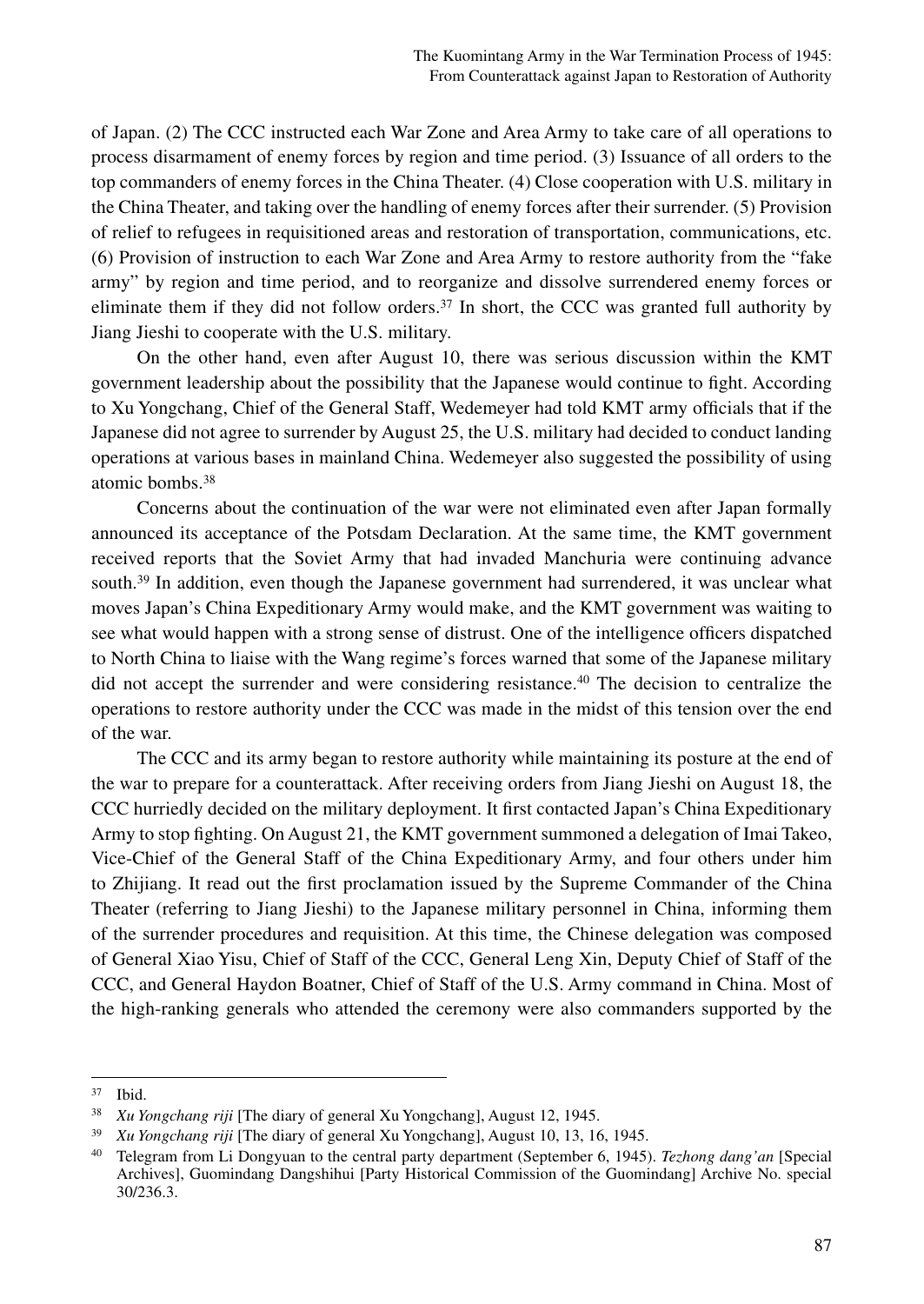ALPHA plan.41 The August 21 press conference also served as an opportunity to indicate the policy on disarmament of Japan, and for the CCC and U.S. military command in China to demonstrate within and outside the country that they were in complete control of the war termination process.

In addition, the backdrop for this appeal by the KMT army was a need to show that the CCC had complete control over the operations to restore authority. Immediately after the ceasefire, the existence of a huge number of militias in China became a problem. It is said that there were a total of about 780,000 commando and militia members in China at the end of the war, with an exceptionally large number in North China, numbering 440,000.<sup>42</sup> Chaos had erupted surrounding these commando and militia members, including forcible requisition from Japanese military members and civilians without receiving orders from the central command.43 The KMT government was concerned about how to control its own forces.

The Japanese government seems to have approached Douglas MacArthur, Supreme Commander of the Allied Powers, about the requisition-related chaos at a meeting accompanying the signing of the ceasefire agreement in Manila on August 20.44 Jiang Jieshi reacted furiously to this. He wrote in his diary, "Our commandos, the Loyal Patriotic Army (the guerrilla force of the BIS), and the like are all fighting ahead, disobeying orders, and demanding the surrender of enemy forces, which led Japan to protest to MacArthur. Because of this, the honor of the army and the dignity of our country have all been affected, and I feel unbearably indignant..."<sup>45</sup>

Jiang took the situation seriously and instructed He Yingqin to strictly control the Japanese side's words and actions. Due to this, the Chinese side lodged a strong protest to the Japan side in an official meeting on August 21. Moreover, in a working-level discussion held on the same night, General Cai Wenzhi (Deputy Chief of Staff of the CCC) revealed that efforts to achieve uniform control over the commando forces were encountering difficulties, and requested Japanese side only to respond to requisition by forces designated by the KMT government.<sup>46</sup> The KMT government, which was on the verge of national unification, wanted to avoid at all costs knowledge spreading inside and outside the country about the lack of control over its own forces.

The tension on the part of the KMT government was fully conveyed to the Japanese side through the press conference and other means. The China Expeditionary Army headquarters, which sent a telegraph on the meeting to the Ministry of the Army, reported about the confrontation between the KMT and CCP as well as the disorder of the requisition operations with a recommendation that Japan should thereafter avoid all negotiations and propaganda that would expose the domestic

<sup>41</sup> Xiao Huilin, *Xiao Yisu shangjiang yishi* [Anecdote of General Xiao Yisu], p. 157.

<sup>42</sup> *Tezang shiliao, Zhongguo zhanqu zhongguo lujun zongsilingbu shoujiang baogaoshu* [Special Collections: "Report on the Surrender Acceptance by the General Headquarters of the Chinese Army in the China Theater"], Guoshiguan [Academia Historica] (Taiwan), Archives No. 134-010301-0115-001.

<sup>&</sup>lt;sup>43</sup> Telegrams from the Chief of Staff of the China Expeditionary Army to the Deputy Chief of the General Staff Headquarters (August 23 and 25, 1945), *Shusen shina kankei tsuzuri* [File on the end of the war in China], the National Institute for Defense Studies (NIDS), Archives No. Bunko - Yuzu - 418.

<sup>44</sup> The Japanese side's request items are compiled in *Rengokoku to no sessho kankei jiko sore 4* [Items related to negotiations with the Allied Powers, Part 4], NIDS, Archives No.: Bunko - Yuzu - 10. However, it is not clear whether they were actually presented.

<sup>45</sup> *Jiang Jieshi riji* [The Diaries of Jiang Jieshi], August 22, 1945.

<sup>46</sup> Included in *Daiichiji kaidanji ni okeru saibu renraku jiko* [Detailed liaison items at the time of the first meeting] in *Shusen shina kankei tsuzuri* [File on the end of the second Sino-Japanese war], NIDS, Archives No.: Bunko - Yuzu - 201.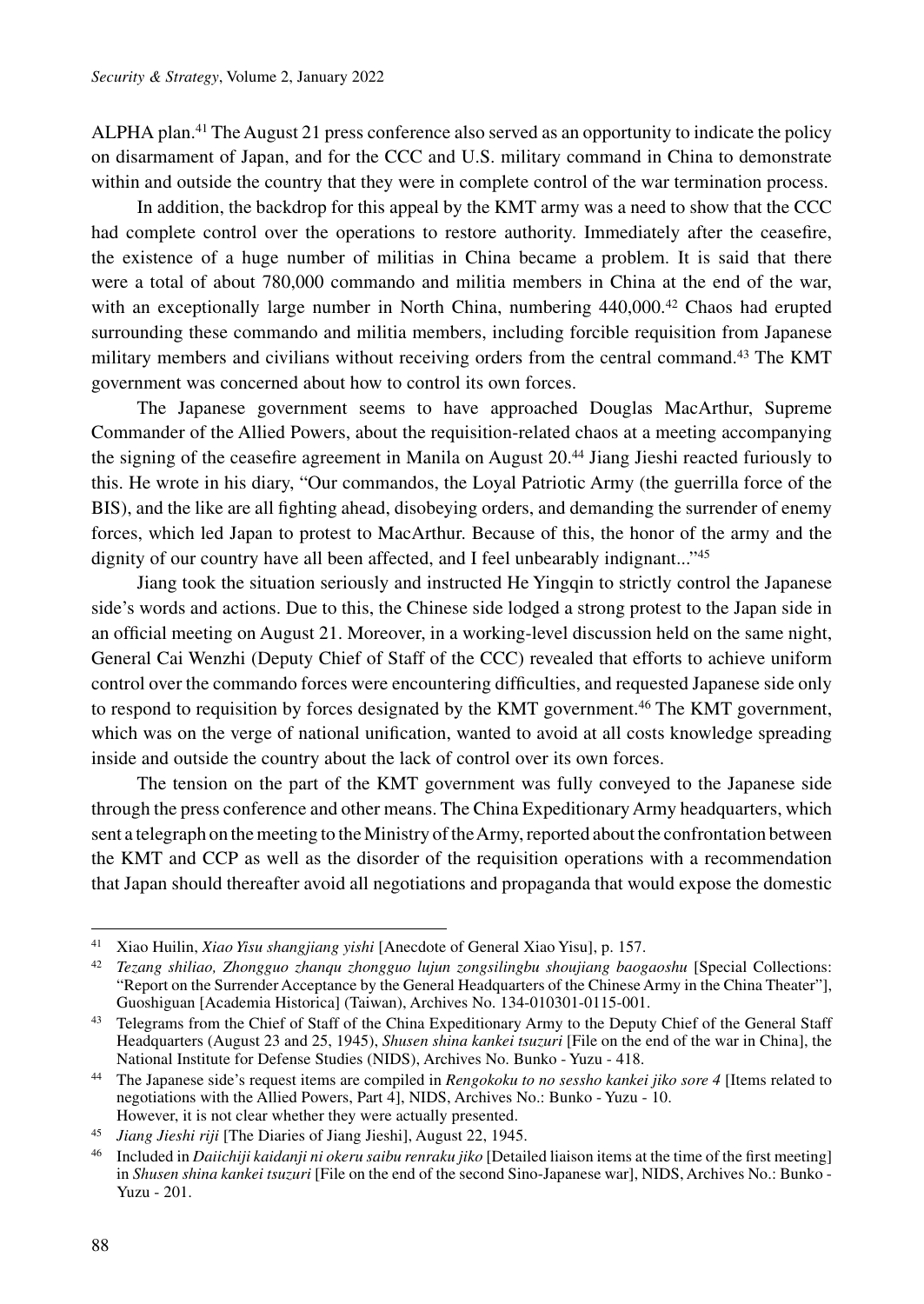situation in China avoided in public by the other side, and aim to conduct appropriately confidential communication in the background.47

In this way, the KMT government, as the legitimate government responsible for national unification after the war, had to show both at home and abroad that it was taking a strong stance in the war termination process. In this respect, the CCC, with its liaison system with the U.S. military and its powerful troops and their means of transportation, was considered the most suitable organization to oversee the restoration of authority.

## **4. The CCC's Posture for Restoration of Authority**

After the August 21 press conference, the CCC began full-fledged operations for the disarmament of the Japanese forces and restoration of authority. In the Nanjing and other major cities, personnel were dispatched from Area Army and War Zone commands to receive the requisition troops and assist them in the work, and advance command posts were set up (General Leng Xin was assigned to Nanking). On August 27, a meeting of the Military Affairs Commission decided on the order of the areas to restore authority and the representatives to be assigned for disarmament of the Japanese and Wang regime's forces in major cities, such as Nanjing, Hankow, and Beiping.48 On

| Main war area and force (commander) | Area and city of deployment                         |
|-------------------------------------|-----------------------------------------------------|
| First Area Army (Lu Han)            | Vietnam north of the 16th parallel north            |
| Second Area Army (Zhang Fakui)      | Guangxi and Guangdong area                          |
| Third Area Army (Tang Enbo)         | Nanjing and Shanghai area                           |
| Fourth Area Army (Wang Yaowu)       | Changsha and Hengyang area                          |
| I War Zone (Hu Zongnan)             | Luoyang                                             |
| II War Zone (Yan Xishan)            | Shanxi Province                                     |
| III War Zone (Gu Zhutong)           | Hangzhou and Xiamen                                 |
| V War Zone (Liu Zhi)                | Zhengzhou and Kaifeng                               |
| VI War Zone (Sun Weiru)             | Hankow and Yichang                                  |
| VII War Zone (Yu Hanmou)            | Around the border of Fujian and Guangdong provinces |
| IX War Zone (Xue Yue)               | Nanchang                                            |
| X War Zone (Li Pinxian)             | Xuzhou                                              |
| XI War Zone (Sun Lianzhong)         | Beiping, Tianjin                                    |
| XII War Zone (Fu Zuoyi)             | Rehe, Chahar, Suiyuan                               |

# Table Major Areas for Accepting Surrender and Restoring Authority, and Deployment of Main Control Units

Source: Compiled by the author based on a figure in He Zhilin ed., *Chen Cheng huiyilu – kangri zhanzheng (shang)* [Chen Cheng Memoirs: The War of Resistance against Japanese Aggression vol.1] (Taipei, Academia Historica, 2005), 217.

<sup>&</sup>lt;sup>47</sup> Telegram from the Chief of General Staff of the China Expeditionary Army to the Vice-Minister of the Ministry of War and the Vice-Chief of the General Staff Headquarters (General Staff telegram no. 631, August 25, 1945), in *Shusen shina kankei tsuzuri* [File on the end of the war in China].

<sup>48</sup> He Zhilin ed.,·*Chen Cheng huiyilu – kangri zhanzheng (shang)*, [Chen Cheng's Memoirs: The War of Resistance against Japanese Aggression vol.1], (Taibei: Guoshiguan [Academia Historica], 2005), p. 221.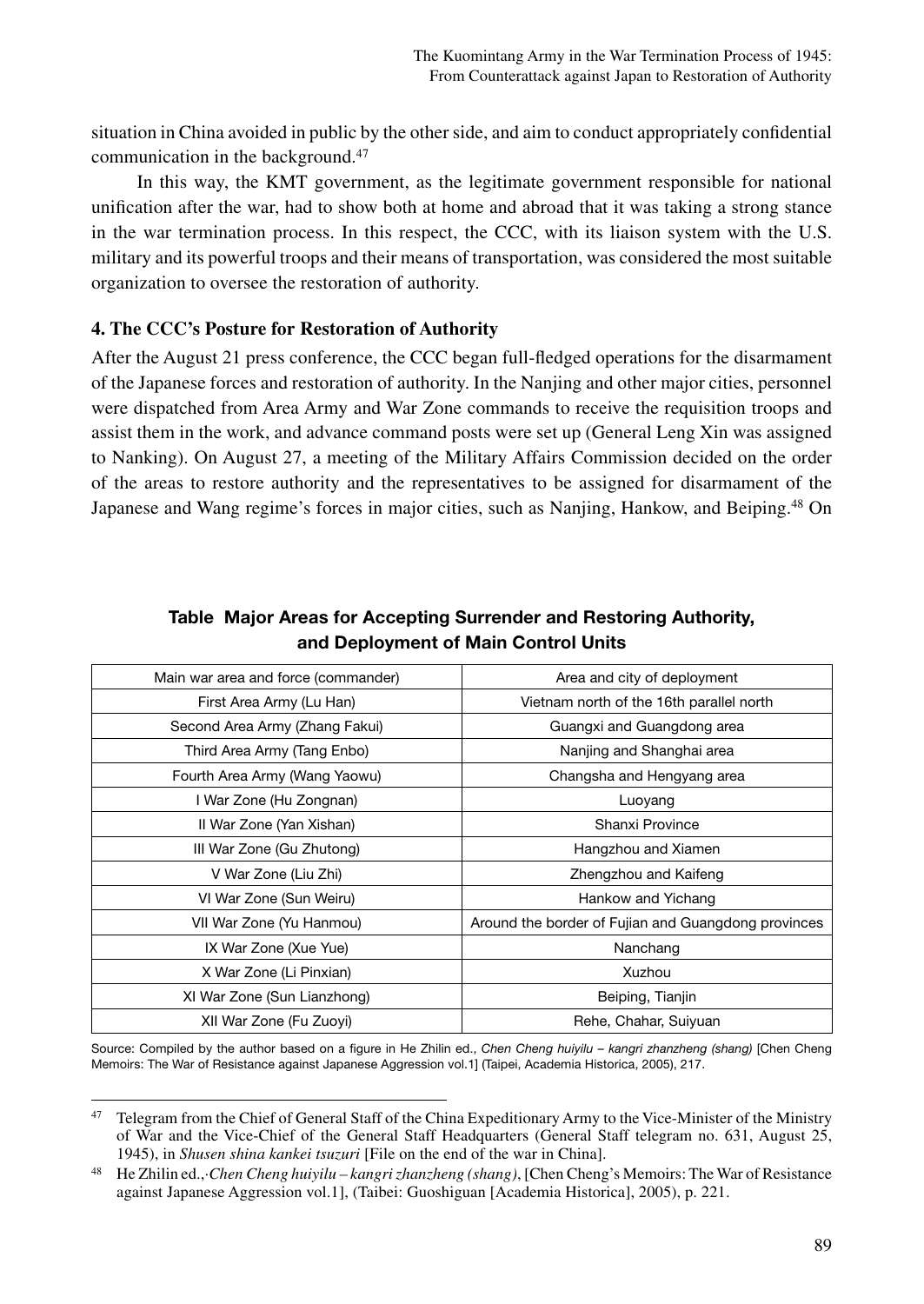August 31, the draft for this measure was submitted to Jiang Jieshi.<sup>49</sup>

The following figure shows the deployment of the each War Zone and Area Army that were responsible for accepting the surrender of Japanese soldiers and civilians and restoring authority.

From the above figure, it can be confirmed again that the military deployment for the operations to restore authority roughly followed the strategic posture of the KMT army prior to the end of the war. The deployment of the First to Fourth Area Army under the direct control of the CCC was in line with the counterattack plans RASHNESS and CARBONADO against Japan, and there was a smooth transition from the operation against Japan to the restoration of authority. For example, the Second Area Army in charge of the Guangdong area continued to fight against the Japanese forces that had withdraw from South China until two days before the ceasefire. The Army was also looking to advance into the Guangdong and Guangxi coastal areas.50 Additionally, the Third Area Army, which had many prominent units under the direct control of the CCC such as the New Sixth Army with the highest sufficiency rate of U.S.-style equipment, headed to restore authority in Nanjing and Shanghai, the most important political and economic areas for the KMT government.

The continuity with the counterattack plan against Japan is evident in other examples as well. According to Chen Cheng, the order of the requisitioned areas decided by the Military Affairs Commission on August 28 started with mainland China first, followed by Vietnam, thirdly Taiwan, and fourthly Manchuria.51 The reason why Vietnam was put second here is thought to be because the counterattack plan included a support operation in the Vietnam area, and it was ready to advance.

On the other hand, it is interesting to note that the most powerful group in North China, the I War Zone, was not in charge of the requisition of Beiping and Tianjin. The KMT government changed Hanzhong field headquarters to Beiping headquarters, and assigned it for requisition operations with the 11th War Zone. In contrast, the I War Zone only dispatched the 40th Army to the Beiping area while sending a large force to Shanxi Province. The implications of these actions will be discussed later. In any case, the CCC's operation was developed in the same manner as the counterattack plan against Japan. This appropriation of the counterattack posture against Japan was also a necessity from the perspective of gaining support from U.S. forces.

After Japan's acceptance of the Potsdam Declaration, Wedemeyer requested to MacArthur and the Joint Chiefs of Staff that the de facto counterattack against Japan be continued, including support for U.S. landing operations along the coast of China and large-scale military transport for the KMT army, saying that if the counterattack was terminated, the KMT army would be left deep in Southwest China, which would hinder future national unification. Wedemeyer's request was denied, but military assistance to China was continued.<sup>52</sup> On August 10, the Joint Chiefs of Staff

<sup>&</sup>lt;sup>49</sup> Telegram from Jiang Menglin, General Secretary of the Executive Yuan, to Jiang Jieshi (August 31, 1945), in the Academia Historica of Taiwan, *Guominzhengfu dangan* [Nationalist government archive] *Di wei zichan jieshou yu chulin* [Expropriation of enemy], Archives No. 001-110200-00008-005.

<sup>50</sup> Romanus and Sunderland, *Time Runs Out in CBI,* p. 343.

<sup>51</sup> He Zhilin ed.,·*Chen Cheng huiyilu – kangri zhanzheng (xia)*, [Chen Cheng Memoir: The War of Resistance against Japanese Aggression vol.2] (Taibei: Guoshiguan [Academia Historica], 2005), p. 665.

<sup>&</sup>lt;sup>52</sup> At this time, Wedemeyer claimed to MacArthur and others that China was the real powder keg in the Far East. Marc Gallicchio, *The Scramble for Asia: U.S. Military Power in the Aftermath of the Pacific* (London: Rowman & Littlefield Publishers, 2008), p. 41.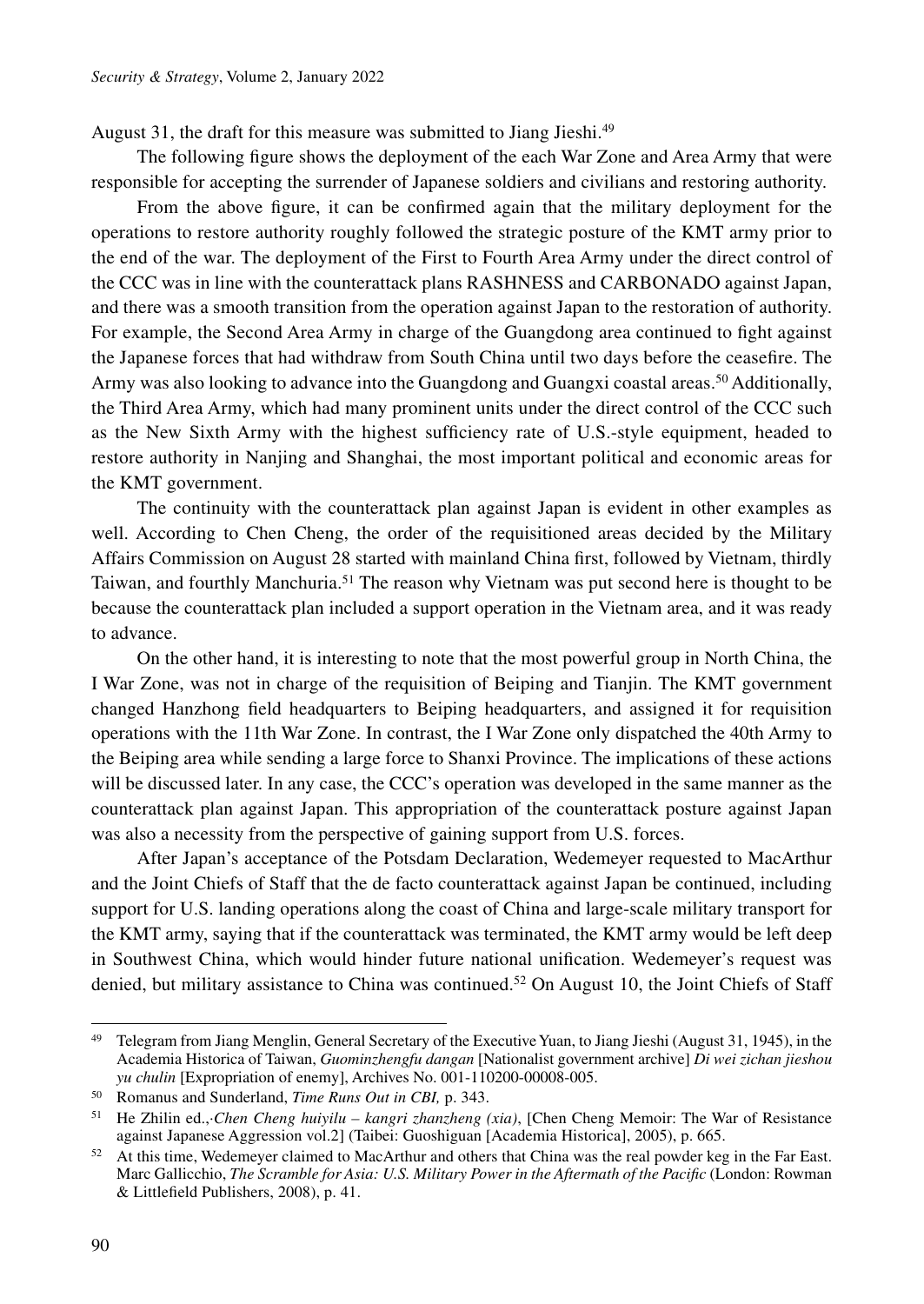instructed the U.S. forces headquarters in China to assist the KMT government in securing key bases on the Mainland China, and informed Pacific Theater Headquarters that it was preparing to secure key ports and liaison points in support of the Chinese theater.<sup>53</sup>

In response to the Joint Chiefs of Staff's concern that U.S. forces might be drawn into China's civil war, Wedemeyer acknowledged the danger and stressed the need to support the KMT government's restoration of authority.<sup>54</sup> After the war, the United States, aiming for early demobilization, was in a hurry to remove the Japanese troops deployed in East Asia,<sup>55</sup> and in this regard, it can be said that the KMT government and Wedemeyer, who wanted to proceed with the restoration of authority as soon as possible, had the same interests. In the end, the U.S. Marines landed in the four cities of Yantai, Qingdao, Tianjin, and Dagu and effectively took charge of the disarmament of the Japanese troops.56

While the KMT government requested U.S. assistance, it was also proceeding with the deployment of troops using its existing transportation capabilities. The U.S.-China Joint Chiefs of Staff discussed plans to transport central forces by air and sea to (1) the Nanking and Shanghai areas, (2) the Beiping and Tianjin areas, (3) Taiwan, (4) Manchuria, and (5) Qingdao, in that order from September to November. The troops for transport would be the most elite units under the direct control of the CCC, including the New Sixth Army, the 94th Army, the 74th Army, and the 13th Army, etc.<sup>57</sup> The KMT government began sending troops and equipment of the New Sixth Army to Nanking one after another from early September, and accelerated the advance of each unit, mainly in the Yangtze River basin.58

The support of the U.S. military was essential for the deployment of forces to carry out the restoration of authority.<sup>59</sup> By utilizing the liaison system with the U.S. military that had been established in the course of getting ready for the counterattack, the CCC rapidly prepared to advance forces under its direct control to various locations.

<sup>53</sup> Joint Chief of Staff to Wedemeyer, August 10, 1945, U.S. Department of State, *Foreign Relations of the United States, 1945, The Far East, China, vol. 7* [ hereafter *FRUS, 1945*] (Washington, D.C.: U.S. Government Printing Office, 1969), pp. 527-528.

<sup>54</sup> Wedemeyer to Marshall, August 19, 1945, *FRUS,* 1945, p. 532.

<sup>55</sup> Kato, "Haisha no kikan," 116-117. According to Kato, the United States, while concerned about involvement in the civil war, decided by November to support national unification by the KMT government and to assist in transporting the KMT army to Manchuria.

<sup>56</sup> Telegram from He Yingqin to Jiang Jieshi (September 21, 1945). *Jiang Zhongzheng zongtong wenwu "Shengli shoujiang (san)"* [President Jiang Zhongzheng Collections "Victory and Surrender Acceptance (3)"], *Guoshiguan* [Academia Historica] (Taiwan), Archives No. 002-090105-00014-104.

<sup>57</sup> Memorandum from the Chief of Staff Kaien to the China-U.S. Joint Chiefs of Staff Meeting (September 6, 1945). *Jiang Zhongzheng zongtong wenwu "Geming wenxian – riben touxiang"* [President Jiang Zhongzheng Collections "Revolutionary Literature – Japan's Surrender"], Guoshiguan [Academia Historica] (Taiwan), Archives No. 002-020300-00027-073.

<sup>58</sup> Telegraph from He Ying-qin to Jiang Jieshi regarding the transportation of the New Sixth Army (September 14, 1945), *Jiang Zhongzheng zongtong wenwu "Shengli shoujiang (er)"* [President Jiang Zhongzheng Collections "Victory and Surrender Acceptance (2)"], Guoshiguan [Academia Historica] (Taiwan), Archives No. 002- 090105-00013-153.

<sup>59</sup> Herbert Feis, *The China Tangle* (New York: Atheneum, 1967), pp. 362-363.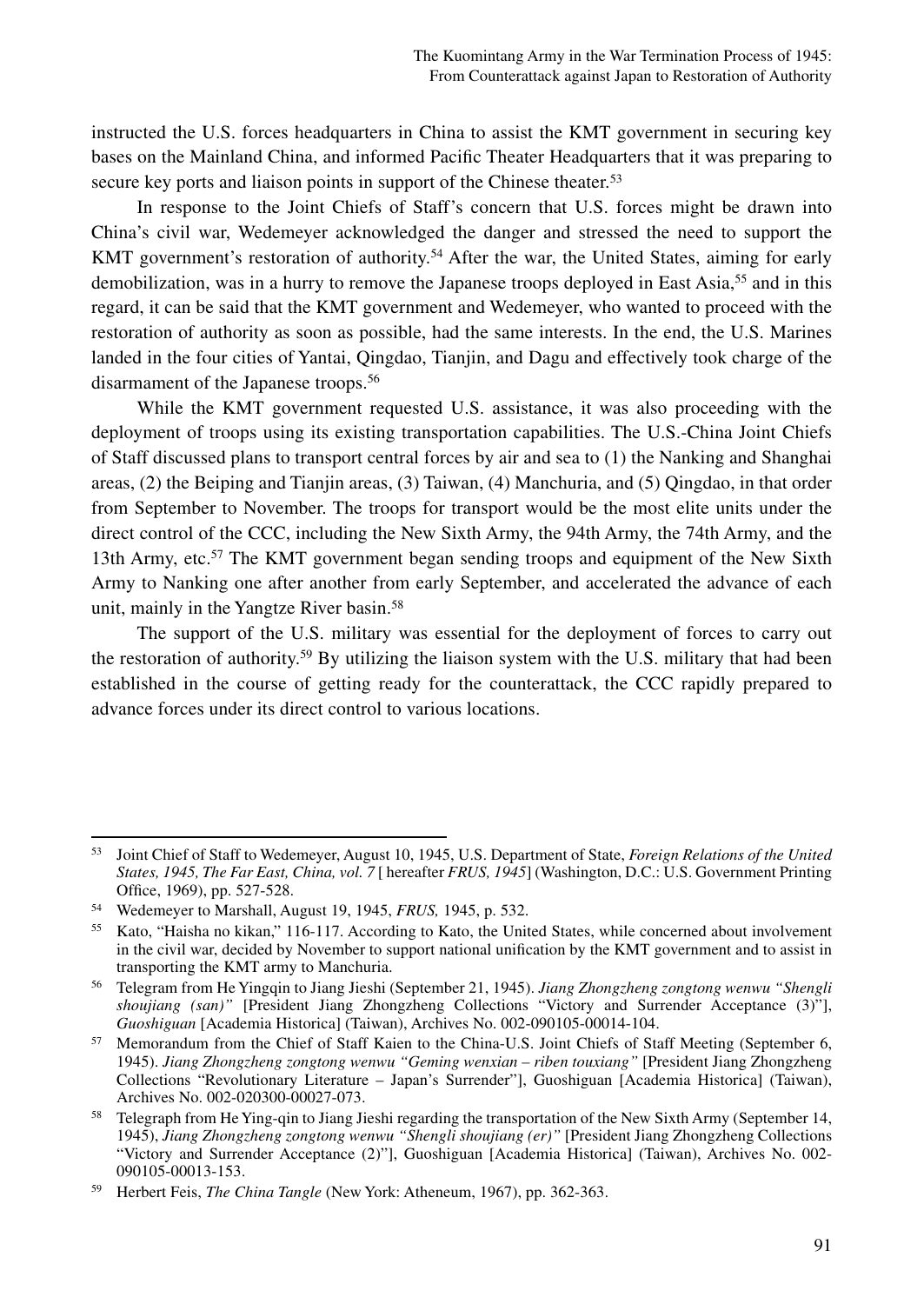## **5. The Beginning of Restoration of Authority by the Military and the Accompanying Disorder**

In the beginning of August 1945, the CCC's handling of the war termination process began smoothly with the support from the U.S. forces in China and the "cooperation" of the Japanese side.<sup>60</sup> However, the KMT army began to face problems not only with stationing and communication with the Japanese military, but also the requisition of uncontrolled areas and security measures.

The first and most urgent task for the time being was to maintain and manage the transportation network and communications. On August 22, He Ying-qin instructed all units under his command to restore transportation and communications while eliminating CCP forces as they advanced.<sup>61</sup> However, since it would take some time for the requisition troops to arrive, Jiang Jieshi had instructed He YingQin to order the Japanese and Wang regime's forces to maintain transportation and communications. $62$  Based on this instruction, for example, the X War Zone, which had jurisdiction over the area east of the Beiping-Hankow railway, deployed Japanese railway troops to the Tianjin-Pukou railway to support and protect the operations.63 For this reason, some railway troops remained in the area after the latter half of October, repairing and guarding railways and communication lines destroyed by the CCP forces.64 In and around Xuzhou, it is said that militaryrelated rail transport was stopped 300 times from August 15 to late October due to the destructive activities by the CCP forces.65

In addition, the KMT government also focused on the requisition and operation of communication facilities to bring the post-war disorder under control. On August 25, the Ministry of Communications, which was in charge of the government's transportation administration, considered requisition of the wireless communication network in addition to transportation, and requested Jiang Jieshi for swift requisition of transportation and communication infrastructure developed by the Japanese and Wang regime.<sup>66</sup>

However, due to the competition within the KMT government on the requisition of transportation and communication infrastructure, CCC could not managed it centrally. According to the CCC's official report on the requisition and disarmament, three communication facilities of Japan's China Expeditionary Army established in Nanjing were requisitioned by the Military Administration Department and Japanese engineers were retained for their maintenance and management. In addition, the communication facilities owned by the press department of the general headquarters of Japan's China Expeditionary Army were taken over by the General Staff,

<sup>60</sup> Momma, "Riyo sareta haisha," p. 372. 61 Telegram from He Yingqin to Chiang Kai-shek and Yu Feipeng (August 22, 1945), *Jiang Zhongzheng zongtong wenwu "Shengli shoujiang (er)"* [President Jiang Zhongzheng Collections: Victory and Surrender Acceptance (2)], Guoshiguan [Academia Historica] (Taiwan), Archives No. 002-090105-00013-244.

<sup>62</sup> Telegram from Jiang Jieshi to He Yingqin and commaders who were under his command (August 12, 1945), *Jiang Zhongzheng zongtong wenwu "Shengli shoujiang (san)"* [President Jiang Zhongzheng Collections "Victory and Surrender Acceptance (3)"], Guoshiguan [Academia Historica] (Taiwan), Archives No. 002-090105-00014-104.

<sup>63</sup> *Di shi zhanqu shoujiang yaobao* [Surrender Acceptance Report in the 10th War Zone], *Riben touxiang wenxian zhuanji* [Collection of Literature on the Surrender of Japan].

<sup>64</sup> Ibid. 65 *Junzhengbu shoujiao rijun wuzhuang wuzi buchong banfa* [Supplementary Regulations for the Collection of Japanese Armed Supplies by the Military Administration Department], ibid.

<sup>66</sup> Telegram from Jiang Menglin, General Secretary of the Executive Yuan to Jiang Jieshi (August 25, 1945), *Guomin zhengfu dang'an "Shoufuqu fuyuan cuoshi"* [The Nationalist Government Archives: Demobilization Measures for Recovered Areas], Guoshiguan [Academia Historica] (Taiwan), Archives No. 001-076500- 00001-006.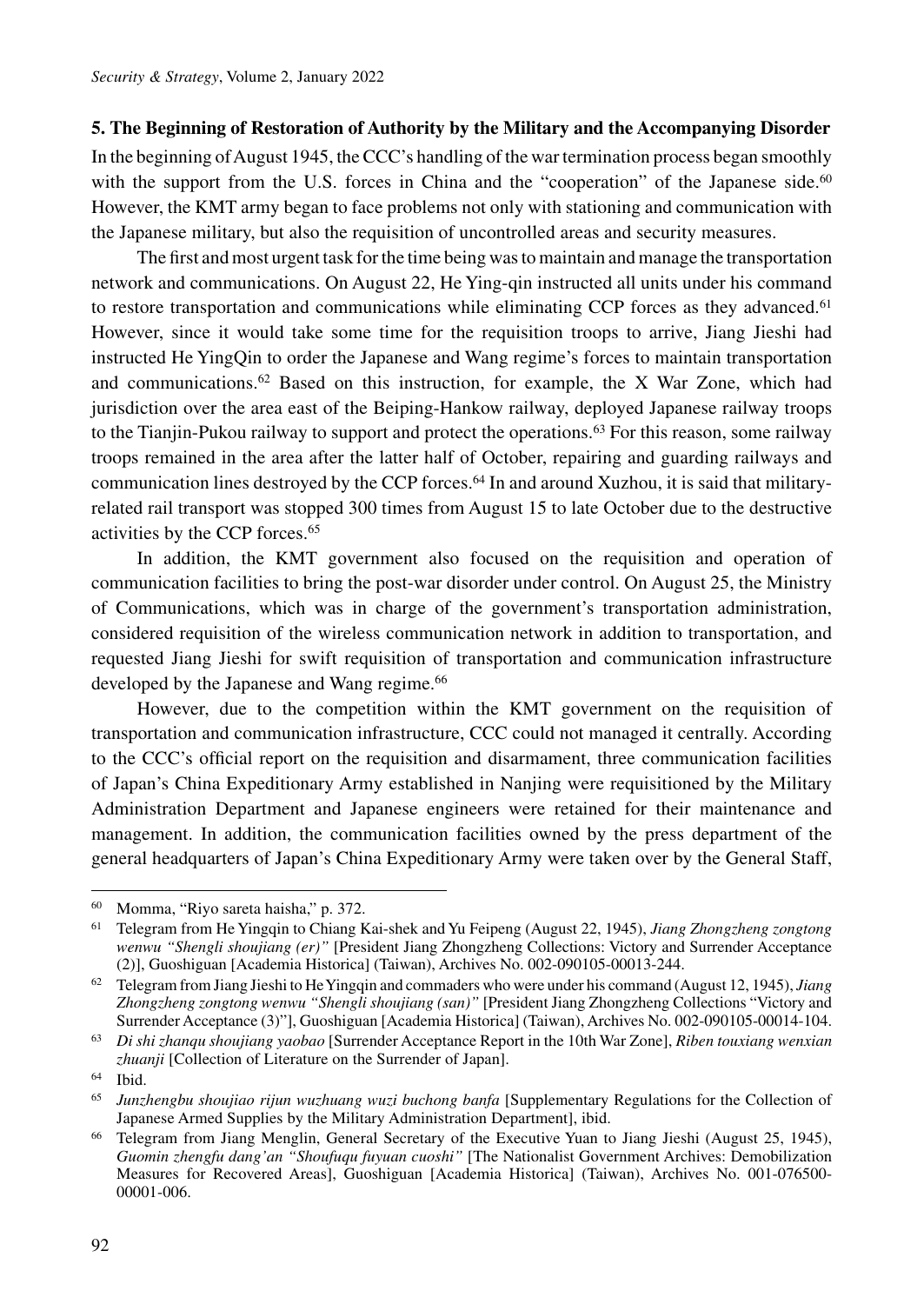and the facilities of each communication unit were seized by the Ministry of Communication. $67$ Regarding the Japanese embassy's powerful radio station equipment, a dispute between the BIS and the Ministry of Foreign Affairs had occurred, but Jiang Jieshi was able to finally resolve it.68 The BIS also obtained all of the wireless communication devices and their transmissions that had been assigned to each unit by the special work headquarters, the intelligence service of the Wang regime.69

The requisition of weapons, equipment, and military supplies also primarily fell under the jurisdiction of the CCC. However, the CCC directly requisitioned items received under its command, while other items were placed under the control of the Military Administration Department. After the occupation and securing of the Japanese controlled areas and the internment of the Japanese military and civilians were completed, the Military Administration Department established 10 new requisitioned areas and assigned a representative office to each area to work on the operations to restore authority.70

Through the above procedures, weapons and supplies to be used in the field were distributed to each unit. For example, about 6,700 guns were reorganized into 111 artillery battalions, and added to each unit. In addition, some 17,200 vehicles were also requisitioned and distributed to various units and logistics headquarters.<sup>71</sup>

From the above, it seems that the KMT army's requisition efforts, which were marked by disorder, were at least somewhat successful in terms of equipment and other items. However, according to the report by the Military Administration Department, many of the requisitioned items were always in danger of theft and were poorly

preserved, with many damaged or unusable.72 In Guangzhou City, ammunition was left out in the open at all collection sites, and much of it was rendered unusable by rain.73

## **6. The Intensifying Conflict between the KMT and the CCP, and the "Restoration of Authority" from the Wang Regime's Forces**

Another issue that the KMT army faced in the war termination process was the restoration of public order. Particular emphasis was placed on dealing with the Wang regime's forces and the CCP. However, the treatment of the Wang regime's forces was an issue that the KMT government had

<sup>67</sup> *Zhongguo zhanqu zhongguo lujun zongsilingbu shoujiang baogaoshu* [Report on the Surrender Acceptance by the General Headquarters of the Chinese Army in the China Theater].

<sup>68</sup> Telegram from the Ministry of Communications to Jiang Jieshi, *Waijiaobu dang'an "Jieshou riben diantai"*  [The Ministry of Foreign Affairs Archives "Expropriation of a Japanese Radio Station"], Guoshiguan [Academia Historica] (Taiwan), Archives No. 020-150100-0010.

<sup>69</sup> Telegram from Dai Li to Chen Siyun (August 24, 1945), *Dai Li shiliao "Daigong yimo - dianxun lei" (di 1 juan)*, [Historical Materials of Dai Li: Dai Li's Posthumous Literature – Telecommunications (vol.1)], Guoshiguan [Academia Historica] (Taiwan), Archives No. 144-010109-0001-062.

<sup>70</sup> *Junzhengbu shoujiao diwei wuzi baogaoshu (yijiusiliu nian shiyi yue)* [Report on the Collection of Adversarial Materials by the Military Administration Department (November, 1946)], *Riben touxiang wenxian zhuanji* [Collection of Literature on the Surrender of Japan].

<sup>71</sup> *Junzhengbu shoujiao rijun wuzhuang wuzi buchong banfa yilanbiao* [List of Supplementary Regulations for the Collection of Japanese Armed Supplies by the Military Administration Department], ibid.

<sup>72</sup> *Junzhengbu shoujiao diwei wuzi baogaoshu* [Report on the Collection of Adversarial Materials by the Military Administration Department], November, 1946, ibid.

<sup>73</sup> *Junzhengbu guangzhou qu tepaiyuan jieshou baogaoshu* [Report on Expropriation by the Special Commissioner of the Guangzhou District of the Military Administration Department], ibid.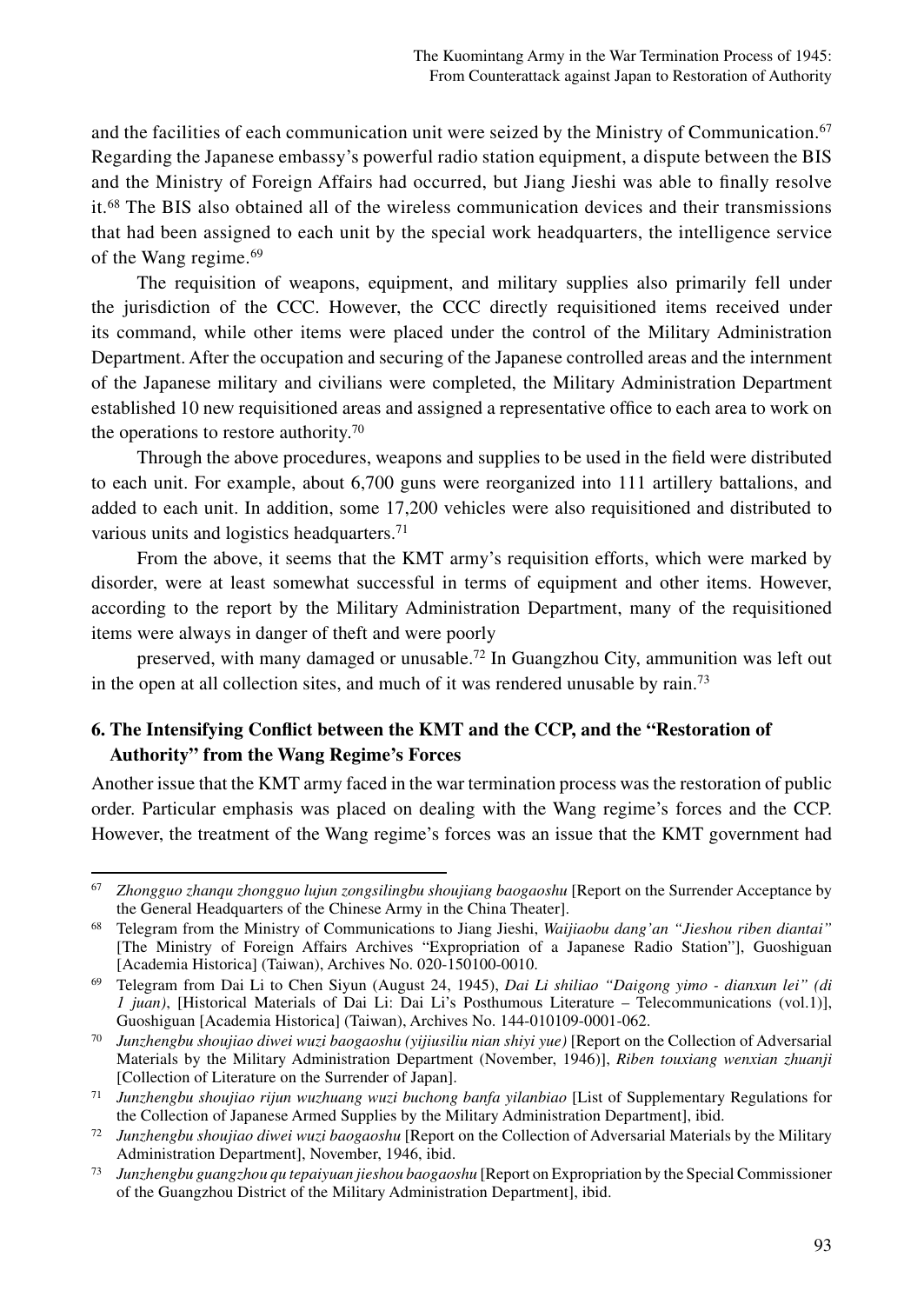to deal with carefully, as there were calls to punish them for being so-called "Hanjian" (Chinese traitors) while at the same time there were fears that they might join the CCP and cause rebellion.74

From the instructions issued to each of the War Zone, it appears that the KMT government at the end of the war was thinking of disbanding and reorganizing the surrendered Wang regime's forces in a unified manner under the leadership of the central government.75 Sun Weiru (Commander of the VI War Zone Command) urged the central military leadership to pay attention to the local governments' arbitrary "counter maneuvering" against the Wang regime's forces, and advised them to set up controls and restrictions on operations involving the Wang regime's forces.76 In addition, Chen Cheng had long expressed his intention to strengthen the military through downsizing and reorganization after the war,<sup>77</sup> and he had been reluctant to introduce the Wang regime's forces.<sup>78</sup>

However, the KMT army's idea of reorganizing or dismantling the requisitioned Wang regime's forces was not necessarily shared in the entire government. On the contrary, as the threat of CCP forces increased, there appeared moves to incorporate and utilize the Wang regime's forces more actively and to deploy them in security operations. On August 25, Dai Li, head of the BIS, advised Jiang Jieshi to dispatch the Wang regime's forces as a garrison to counter the more than 100,000 CCP troops advancing around Nanjing.79 In fact, the Wang regime's forces in Jiangsu Province, including the Ren Yuandao troops that had been clearing the CCP forces and the Nanjing defense force, suppressed the CCP forces as a provisionally organized division under the aegis of the Third Area Army, which had moved into the Nanjing area.<sup>80</sup> In Guangdong as well, the Wang regime's special forces and military police, for which the BIS had launched "counter maneuvering," were assigned to the security forces under the name of "Guangzhou Advance Army Command."<sup>81</sup>

The BIS was not alone in regarding "counter maneuvering" against the CCP as a security measure. The Political Department also referred to this issue in its August 1945 activity report, stating that "by achieving good results in counter-maneuvering against the enemy (the Wang regime's forces), we will be able to demonstrate results in preventing the CCP from taking

 $74$  In his diary immediately after the end of the war, Jiang Jieshi that "the most important key is the requisition of the surrendering enemy (Japan and the Wang regime), and that if the KMT failed in this, the Communist rebels would link up with them and cause a major uprising" (Jiang Jieshi riji [The Diaries of Jiang Jieshi], August 12, 1945).

<sup>75</sup> *Di qi zhanqu shoujiang baogaoshu* [Report on the Surrender Acceptance in the 7th Theater], *Riben touxiang wenxian zhuanji* [Collection of Literature on the Surrender of Japan]

<sup>76</sup> Telegram from Sun Weiru to the Military Affairs Commission general office (August 12, 1945), A *Jiang Zhongzheng zongtong wenwu "Shengli shoujiang (si)"* [President Jiang Zhongzheng Collections "Victory and Surrender Acceptance (4)"], Guoshiguan [Academia Historica] (Taiwan), Archives No. 002-090105- 00015-113.

<sup>77</sup> He Zhilin ed., *Chen Cheng xiansheng congjun shiliao xuanji: zhengjun jiyao* [Selected Historical Materials of Mr. Chen Cheng's Military Services: Summary of Military Reorganization], (Taibei: Guoshiguan [Academia Historica], 2010), pp. 168-169.

<sup>78</sup> Liu Ximing, *Weijun* [Collaborationist Chinese Army], p. 374.

<sup>79</sup> Telegram from Dai Li to Jiang Jieshi (August 25, 1945), *Dai Li shiliao "Daigong yimo – junshi lei (di san juan)*, [Historical Materials of Dai Li: Dai Li's Posthumous Literature – Military (vol. 3)], Guoshiguan [Academia Historica] (Taiwan), Archives No. 144-010103-0003-012.

<sup>80</sup> Liu Ximing, Weijun [Collaborationist Chinese Army], p. 369.

<sup>81</sup> Ibid., p. 370.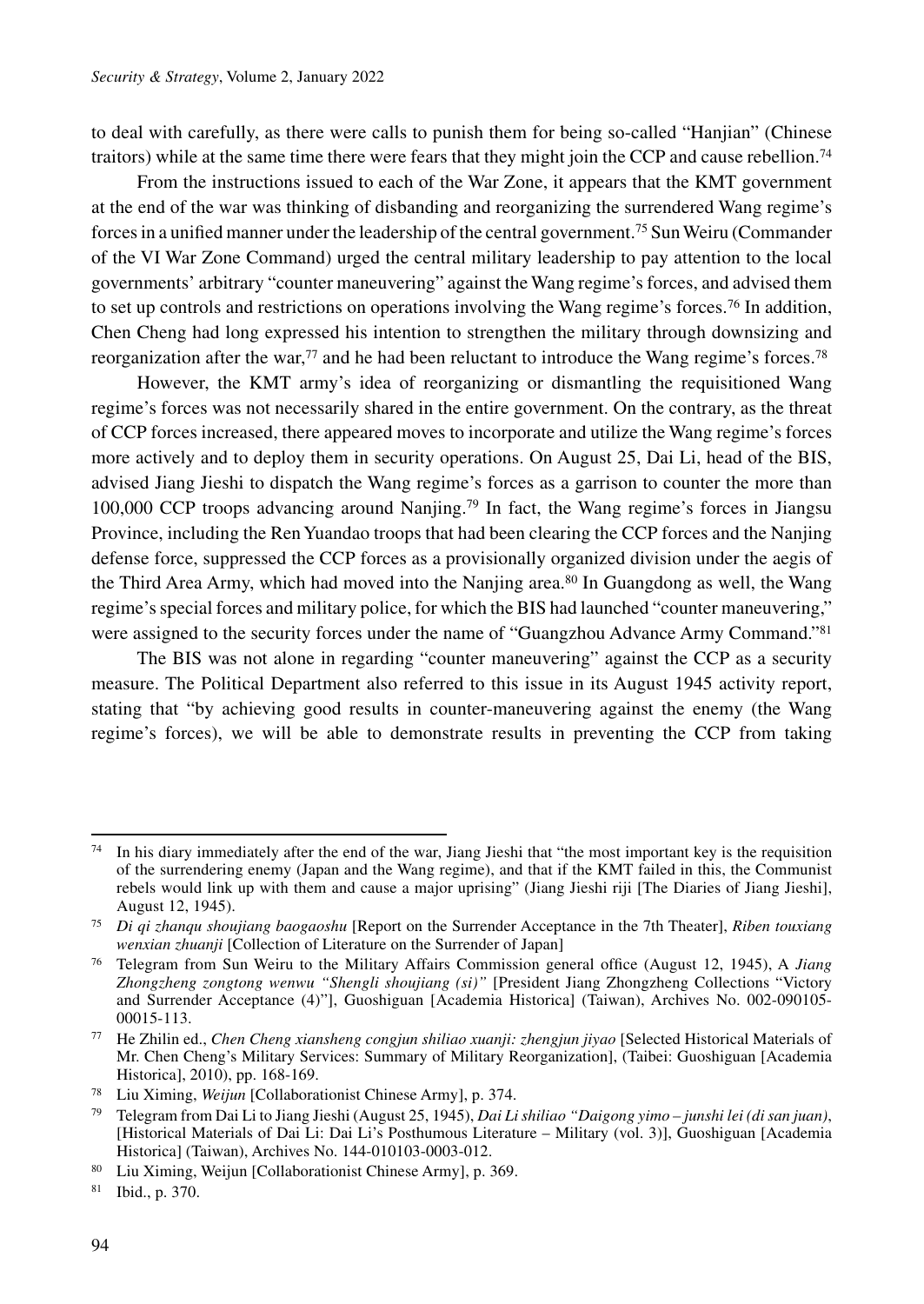advantage of this opportunity."82 The headquarters in charge of requisition in various regions also seem to have viewed the seizure of the Wang regime's forces as an extension of their wartime "counter-maneuvering" operations.83

The essence of the "counter-maneuvering" against the Wang regime's forces was a strategy to make the enemy forces change sides, which was fundamentally different from the reorganization of the military. However, it is difficult to say that the KMT government was aware of this difference as it was forced to deal with immediate security issues such as the CCP. In the end, the KMT government, while trying to proceed with the war termination process, had no choice but to maintain and restore public order by returning to its wartime strategy.

Along with the Wang regime's forces, the CCP became a focal point of the security issue. From the spring of 1945 onward, the KMT army's main concern in North China was shifting from the Japanese military to the CCP. After the war, the KMT government and the CCP engaged in a fierce tactical struggle over the disarmament of Japanese troops in North China. Refusing the KMT government's order, the CCP deployed a large force in the region from August 10 to occupy the main railway lines and cities along the lines, and by August 16 had expanded its influence to northern Jiangsu Province, forcing the Japanese troops to surrender and comply with requisitioning.84

In response to the growing power of the CCP, Jiang Jieshi tried to suppress them immediately after Japanese surrender. Jiang's instructions on August 10 clearly included the control of "wicked people" in Henan, Shaanxi, and Hubei provinces as a response to the situation thereafter. The term "wicked people" generally means "scoundrels," but here it clearly refers to the CCP.<sup>85</sup> For example, in the mountainous areas around Funiu Mountains in Henan Province, where the CCP was said to be expanding its influence significantly, the V War Zone was instructed to dispatch one army to secure a base for defense and attack against "wicked people." In addition, in the northern part of Shaanxi Province, that is, in the direction of Yan'an, the I War Zone dispatched and the VIII War Zone three army and one army respectively.

In Hubei Province, the X War Zone had been instructed to secure a base for the eradication of "wicked people" in the Dabie Mountains. If the "wicked people" already occupied a key point, then the order was to assemble a strong force to expel or destroy them quickly. As mentioned above, the control of the CCP in North China was an issue that had been under consideration even before the end of the war. Although the CCC shifted its posture from counterattack against Japan to restoration of authority, the Central Army in North China continued to push for the control of the CCP.

However, military action in the northern part of Shaanxi Province was halted after the beginning of the U.S.-brokered talks between the KMT and the CCP over postwar politics. Jiang

<sup>82</sup> *Junshi weiyuanhui gebuyuanhuitingjun sanshisi niandu bayue fen zhongxin gongzuo jindu shishi baogaobiao* [The Progress Report on the Work in August 1945 of All Departments, Agencies, Bureaus, etc., of the Military Affairs Commission], *Guojun dang'an "Gunshi weiyuanhui ge danwei gongzuo baogao (sanshisi nian)"* [Archives of the National Army "Report on the Work of Each Unit of the Military Affairs Commission" (1945)], Dangan Guanliju [National Archives Administration] (Taiwan), Archive No. B5018230601/0034/109.3/3750.6.

<sup>83</sup> *Di qi zhanqu shoujiang baogaoshu* [Report on the Surrender Acceptance in the 7th Theater], *Riben touxiang wenxian zhuanji* [Collection of Literature on the Surrender of Japan].

<sup>84</sup> Momma, "Riyo sareta haisha," pp. 375-376.

<sup>&</sup>lt;sup>85</sup> Telegram from the General Staff to the CCC and War Zone Commanders (signed no. 324, August 10, 1945), *Riben touxiang wenxian zhuanji* [Collection of Literature on the Surrender of Japan].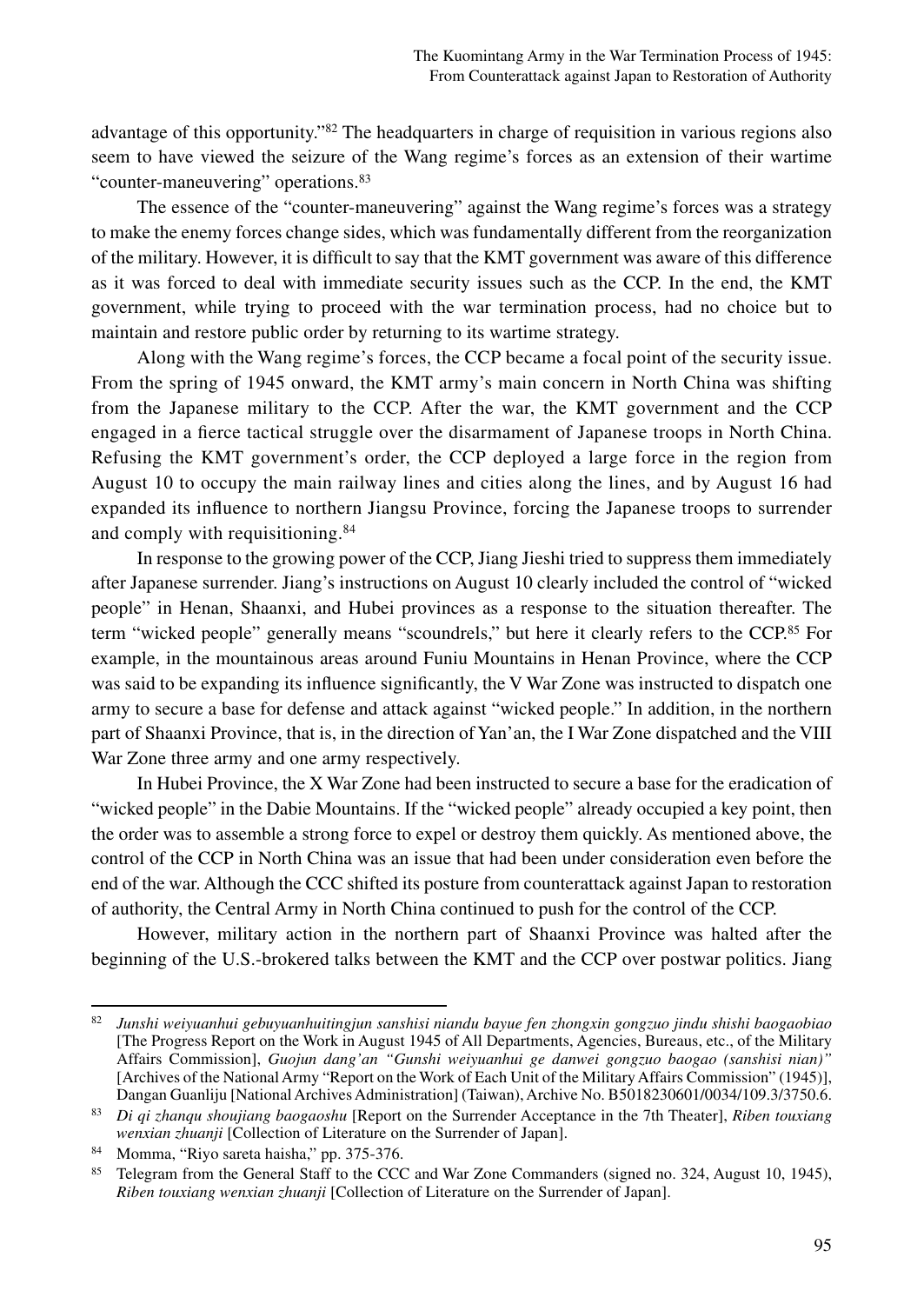Jieshi had called on Mao Zedong immediately after the end of the war to come to Chongqing for talks on postwar stability, and this was probably a response to that call. The I War Zone dispatched three divisions that were to head for Yan'an to support Shanxi Province.<sup>86</sup> Shanxi was a region controlled by Yan Xishan, who was distant from the central government, and the expansion of the CCP forces had been anticipated since the beginning of the war. At least as of early September, the armed conflict between the two parties had already intensified.<sup>87</sup> The dispatch of troops of the I War Zone seems to have been an attempt to tighten control over an area that was seen as militarily and politically vulnerable rather than to support the restoration of authority.

While KMT government suspended the aggressive operations against the CCP, its army was frequently attacked by the CCP forces. In the V War Zone, the CCP forces blocked the area along the southern bank of the Yellow River and major cities such as Luoyang, Zhengzhou, and Kaifeng.<sup>88</sup>

In areas other than North China, the CCP had expanded its power beyond the expectations of the KMT government. Around September 10, the III War Zone, which had jurisdiction over Jiangsu and Zhejiang provinces, discovered a large force of CCP troops commandeering 200-300 boats and attempting to move southward along the Yangtze River basin. It also reported a series of battles with CCP forces in the Hangzhou area since the end of September.89 In addition, a KMT intelligence agent dispatched to Guangdong Province reported that the Guangdong People's Anti-Japanese Liberation Army under the command of the CCP was attempting to requisition the weapons and equipment of Japanese troops waiting in the area.<sup>90</sup>

The CCP forces were clearly moving southward from the Yangtze River and expanding their area of operations to South China. The diversion of the Wang regime's forces to the security forces seems to have been a response to this. However, the KMT government eventually took control of the requisition in mainland China. When the CCP, which had failed to conduct requisition in North China, shifted its forces to Manchuria, the focus of the conflict turned toward that region.<sup>91</sup>

#### **Conclusion**

The war termination process in mainland China has been conventionally discussed by focusing on the postwar situation of the cooperation between China and Japan over requisition, the conflict between the KMT and CCP, and the United States' war termination process against Japan. While acknowledging the results of these previous studies, this paper aims to clarify the internal factors that enabled the KMT government to advance the relatively smooth war termination process in the early stage from the perspective of the KMT army, which was responsible for the operations.

For the war termination process, the KMT government centralized all operations to restore authority under the CCC which was a military organization for preparing for and carrying out

Momma, "Riyo sareta haisha," p. 375.

<sup>86</sup> Jiang Yongjing and Liu Weikai, *Jiang Jieshi yu guogong hezhan (1945-1949)* [Jiang Jieshi and the KMT-CCP Peace and War (1945 - 1949)], (Taipei: Taiwan Shangwu Yinshuguan [Commercial Press], 2011), p. 2.

<sup>87</sup> Ambassador Hurley to the Secretary of State, September 4, 1945, *FRUS,* 1945, pp. 549-550.

<sup>88</sup> *Di wu zhanqu shoujiang baogaoshu* [Report on the Surrender Acceptance in the 5th War Zone], *Riben touxiang wenxian zhuanji* [Collection of Literature on the Surrender of Japan].

<sup>89</sup> *Di san zhanqu shoujiang baogaoshu* [Report on the Surrender Acceptance in the 3rd War Zone], ibid.

<sup>90</sup> *Huanan diwei ji gongdang zhuangkuang baogao* [Report on the Status of Adversaries and the Communist Party in Huanan], *Tezhong dang'an* [Special Archives], Guomindang Dangshihui [Party Historical Commission of the Guomindang], Archive No. Special 30/ 394.49